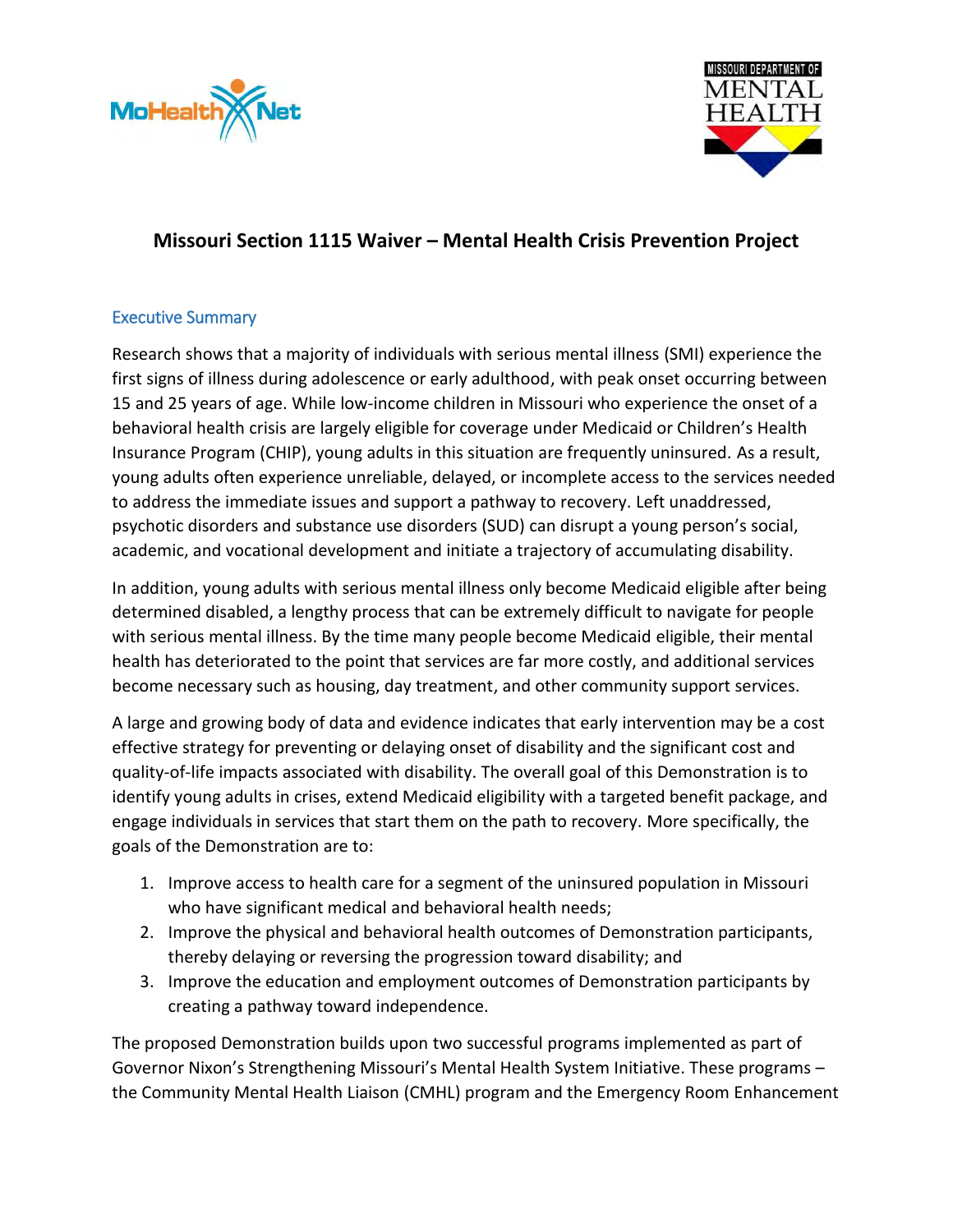(ERE) program – identify young adults who are experiencing a behavioral health crisis and link them to health care and behavioral health services. Currently, uninsured young adults being identified by the ERE and CMHL programs either receive no services beyond an initial screening/assessment, or receive limited services for a brief duration. Under the proposed Demonstration, individuals identified through these programs will have far greater access to integrated medical and behavioral health services, including evidence-based supported employment services.

The following application has been developed through the collaboration of the Department of Social Services' MO HealthNet Division and the Department of Mental Health, drawing extensively on input from stakeholders including behavioral health providers, advocacy organizations, and representatives from statewide advisory groups on mental health and substance use services. This collaborative effort has resulted in the development of a Demonstration program that will significantly impact the lives of an estimated 1,900 young adults over the course of the Demonstration, providing the opportunity to modify the trajectory of their illness away from disability and toward independence.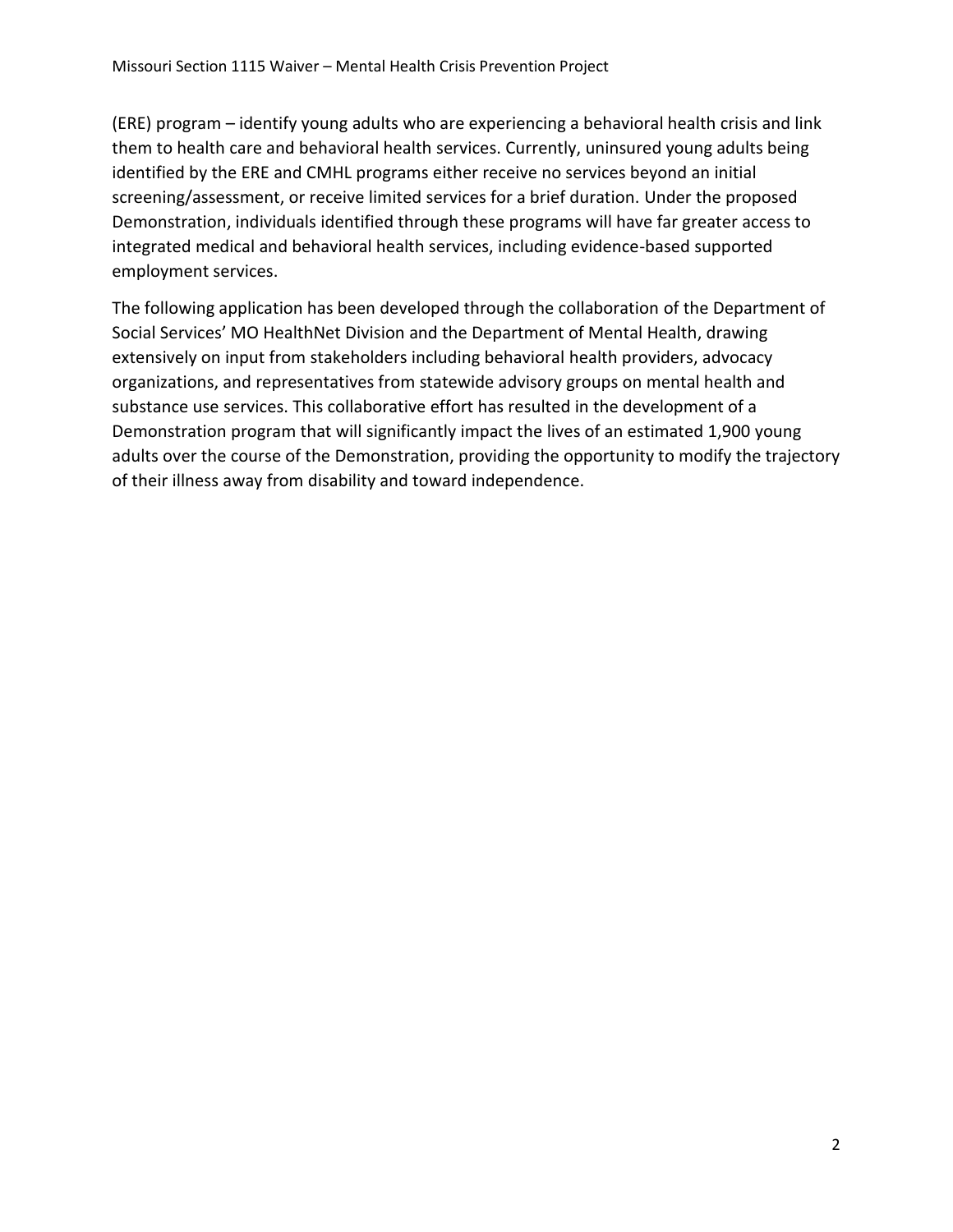# Program Description

# **1. Provide a summary of the proposed Demonstration program, and how it will further the objective of Title XIX and/or Title XXI of the Social Security Act (the Act).**

A majority of individuals with serious mental illness (SMI), such as schizophrenia, bipolar disorder, and major depression, experience the first signs of illness during adolescence or early adulthood, but there are often long delays between symptom onset and the receipt of evidence-based interventions. With a peak onset occurring between 15 and 25 years of age, psychotic disorders and substance use disorders (SUD) can disrupt a young person's social, academic, and vocational development and initiate a trajectory of accumulating disability.

Missouri is committed to providing timely and effective treatment for all Missourians in their own communities and has been a national leader in implementing strategies for early intervention and treatment of behavioral health and substance use disorders. Missouri is also a national leader in developing and implementing integrated models of care for individuals with serious mental illness and co-occurring chronic health conditions, becoming the first state to receive federal approval for its health homes program.

The model outlined in this application builds upon several very successful programs implemented as part of Governor Nixon's Strengthening Missouri's Mental Health System Initiative. These programs often identify young adults who are experiencing a behavioral health crisis, link them to health care and behavioral health services, and provide ongoing care coordination:

- *Emergency Room Enhancement (ERE) Project*. Currently implemented in seven regions across the state (as additional funding becomes available, additional regions may be added), this program seeks to engage individuals into ongoing treatment; coordinate care for the whole person by addressing behavioral and physical health, as well as basic needs; reduce the need for future ER visits or hospitalizations; and reduce hospital stays that are unnecessarily extended due to non-health reasons. Since its inception in 2013, the project has resulted in reduced ER visits and admissions to hospitals by those in behavioral health crises. Other outcomes include reduced arrests, reduced homelessness, and increased employment.
- *Community Mental Health Liaison (CMHL) Program.* The goal of the CMHL program is to form strong community partnerships between Community Mental Health Centers, law enforcement, and courts to save valuable resources that might otherwise be expended on unnecessary jail, prison, and hospital stays and to improve outcomes for individuals with behavioral health issues. Thirty one specially trained mental health professionals located in community mental health centers across the state work directly with law enforcement and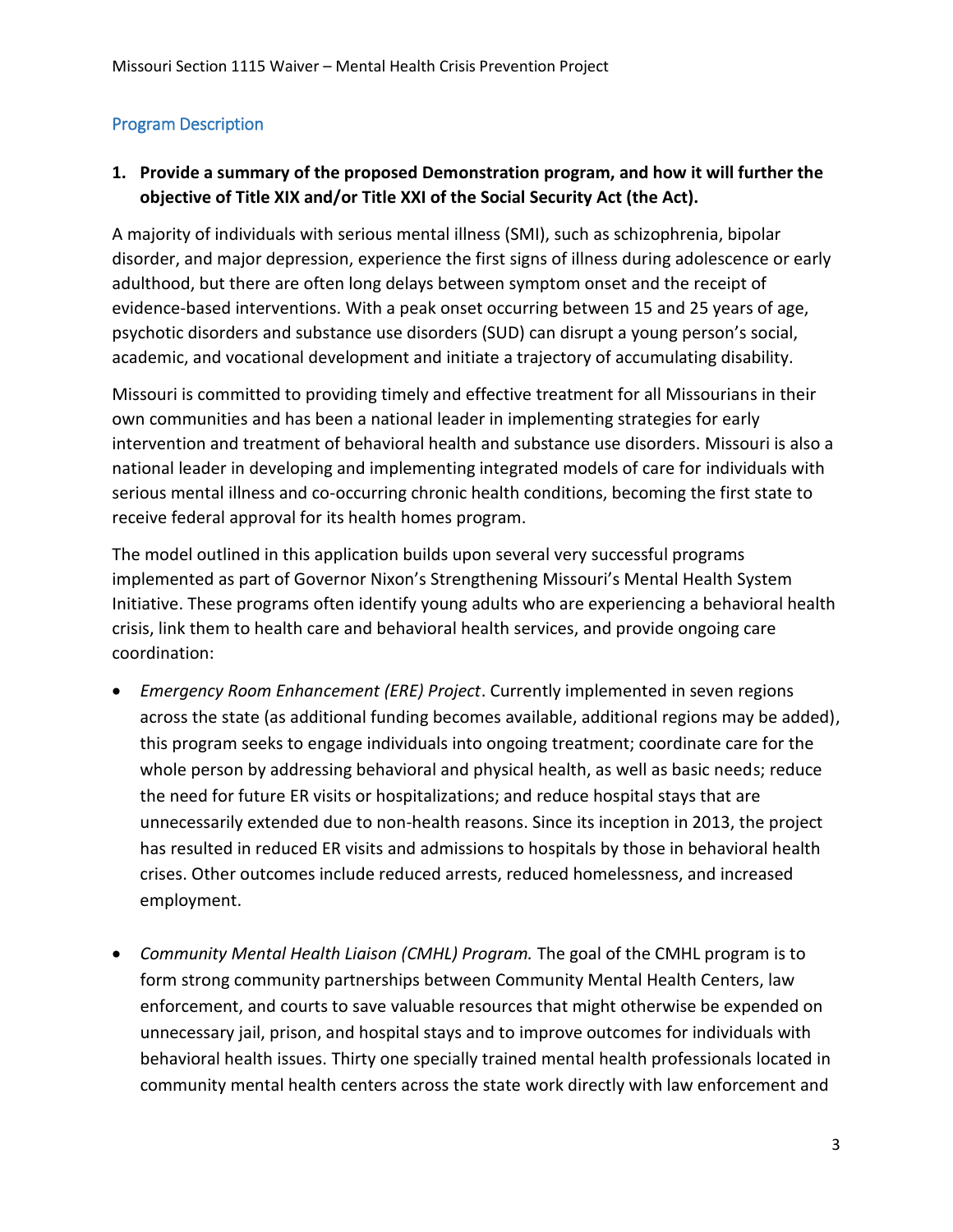the judicial system statewide to connect people in behavioral health crises with services in order to avoid unnecessary hospitalization or incarceration. This program began in November 2013. Outcomes data for persons referred to a CMHC for whom the data is known and reported on indicates that:

- Approximately 70% of the individuals referred by a CMHL attended their first behavioral health follow up appointment;
- Within thirty days of referral, approximately 69% of the individuals were treatment compliant; and
- Within thirty days of referral approximately 66% of the individuals were medication compliant.

Currently, uninsured young adults being identified by the ERE and CMHL programs either receive no services beyond an initial screening/assessment, or receive limited services for a brief duration if they happen to present to a behavioral health service provider that has a limited amount of general revenue available. Under this proposed Section 1115 waiver, these programs will serve as the entry point to a targeted and coordinated set of physical and behavioral health benefits designed to address the immediate crisis and start the individual on a path to recovery. The goals of the Demonstration program are to:

- 1. Improve access to health care for a segment of the uninsured population in Missouri who have significant medical and behavioral health needs;
- 2. Improve the physical and behavioral health outcomes of Demonstration participants, thereby delaying or reversing the progression toward disability;
- 3. Improve the education and employment outcomes of Demonstration participants by creating a pathway toward independence.

# **2. Include the rationale for the 1115 Demonstration.**

While low-income children in Missouri who experience symptom onset are largely eligible for coverage under Medicaid or Children's Health Insurance Program (CHIP), young adults in this situation are frequently uninsured. These individuals often experience unreliable, delayed, or incomplete access to the kinds of services needed to address the immediate issues and support a pathway to recovery. The overall goal of this waiver will be to identify young adults in crises through the programs above, extend Medicaid eligibility with a targeted benefit package, and engage individuals in services that start them on the path to recovery.

Only a small percentage of Missourians who seek help for substance use disorders qualify for Medicaid.<sup>1</sup> In addition, young adults with serious mental illness only become Medicaid eligible

l <sup>1</sup> Missouri Department of Mental Health. *The Implications of ACA Medicaid Expansion for Missouri's Public Behavioral Health Services.*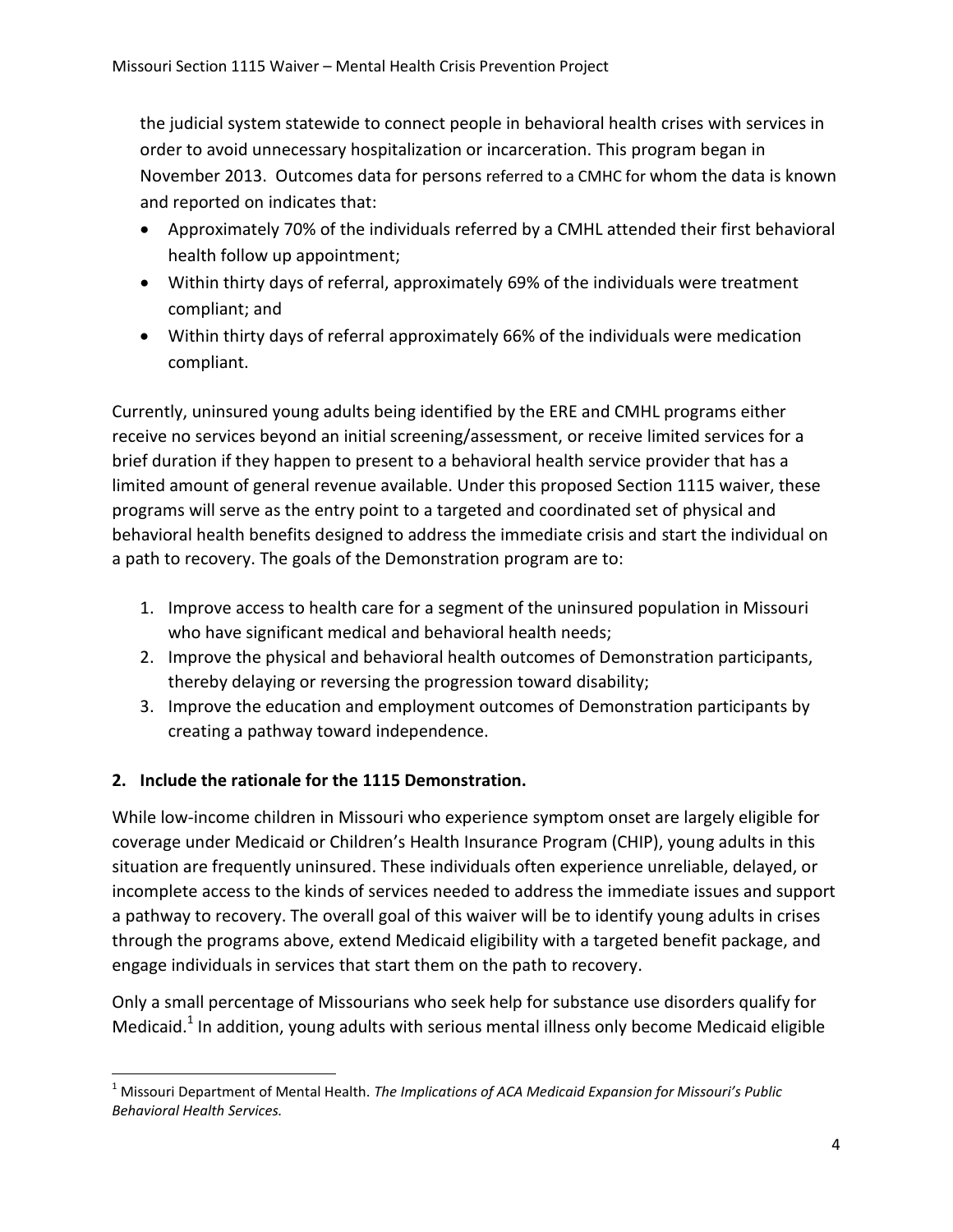after being determined disabled, a lengthy process that can be extremely difficult to navigate for people with serious mental illness. By the time many people become Medicaid eligible, their mental health has deteriorated to the point that services are far more costly, and additional services become necessary such as housing, day treatment, and other community support services. Similarly, individuals with behavioral health issues are more likely to have one or more physical health problems as well;<sup>2</sup> untreated behavioral health issues can often exacerbate physical health problems.

A large and growing body of data and evidence indicates that early intervention may be a cost effective strategy for preventing or delaying onset of disability and the significant cost and quality-of-life impacts associated with disability.<sup>3</sup> For example:

- In 2012, Missouri emergency departments treated 86,000 individuals with a primary diagnosis of mental illness and an additional 286,000 individuals with a secondary diagnosis of mental illness.<sup>4</sup> More than 35,000 individuals presented in Missouri emergency departments with a primary diagnosis of alcohol or substance use.<sup>5</sup> Many individuals who visit the ER for mental health issues are repeat visitors who do not follow up with aftercare recommendations,  $6$  indicating a need for interventions that link individuals to behavioral health, primary care and supportive services.
- Psychotic disorders such as schizophrenia have a peak onset between the ages of 15 and 25<sup>7</sup> and can place adolescents and young adults on a trajectory toward full disability. Overall, approximately half of all individuals with first episodes of psychosis present for treatment with a current co-occurring substance use disorder.<sup>8</sup> However, multiple metaanalytic and narrative reviews of randomized and quasi-experimental treatment studies have found that early intervention with evidence-based treatments for psychosis can

 $\overline{\phantom{a}}$ 

 $^2$  Mertens JR, Lu YW, Parthasarathy S, Moore C, Weisner CM. Medical and psychiatric conditions of alcohol and drug treatment patients in an HMO. 2003, Arch Int Med 163:2511-2517.

<sup>3</sup> See, for example, *Impact of early intervention programs for persons with potentially disabling conditions: Evidence from the national DMIE evaluation*. CONFERENCE PAPER in JOURNAL OF VOCATIONAL REHABILITATION · NOVEMBER 2010

<sup>4</sup> *Missouri Department of Health and Senior Services.* Emergency Room Visits for Mental Illness and Substance Use Disorders, Missouri 2012

 $<sup>5</sup>$  Ibid</sup>

 $^6$  Bruffaerts R., Sabbe M., & Demyffenaere K. (2005). Predicting community tenure in patients with recurrent utilization of apsychiatric emergency service. *General Hospital Psychiatry*, 27, 269-274.

 $^7$  See Heinssen, R.K., et al. "Evidence-Based Treatments for First Episode Psychosis: Components of Coordinated Specialty Care." National Institute of Mental Health. April 14, 2014. See also, McGorry, P.D., "Early Intervention in Psychosis." *The Journal of Nervous and Mental Disease.* May, 2015.

<sup>&</sup>lt;sup>8</sup> Wisdom, J.P. et al. "Substance Use Disorder Among People with First-Episode Psychosis: A Systematic Review of Course and Treatment." *Psychiatric Services*. September, 2011.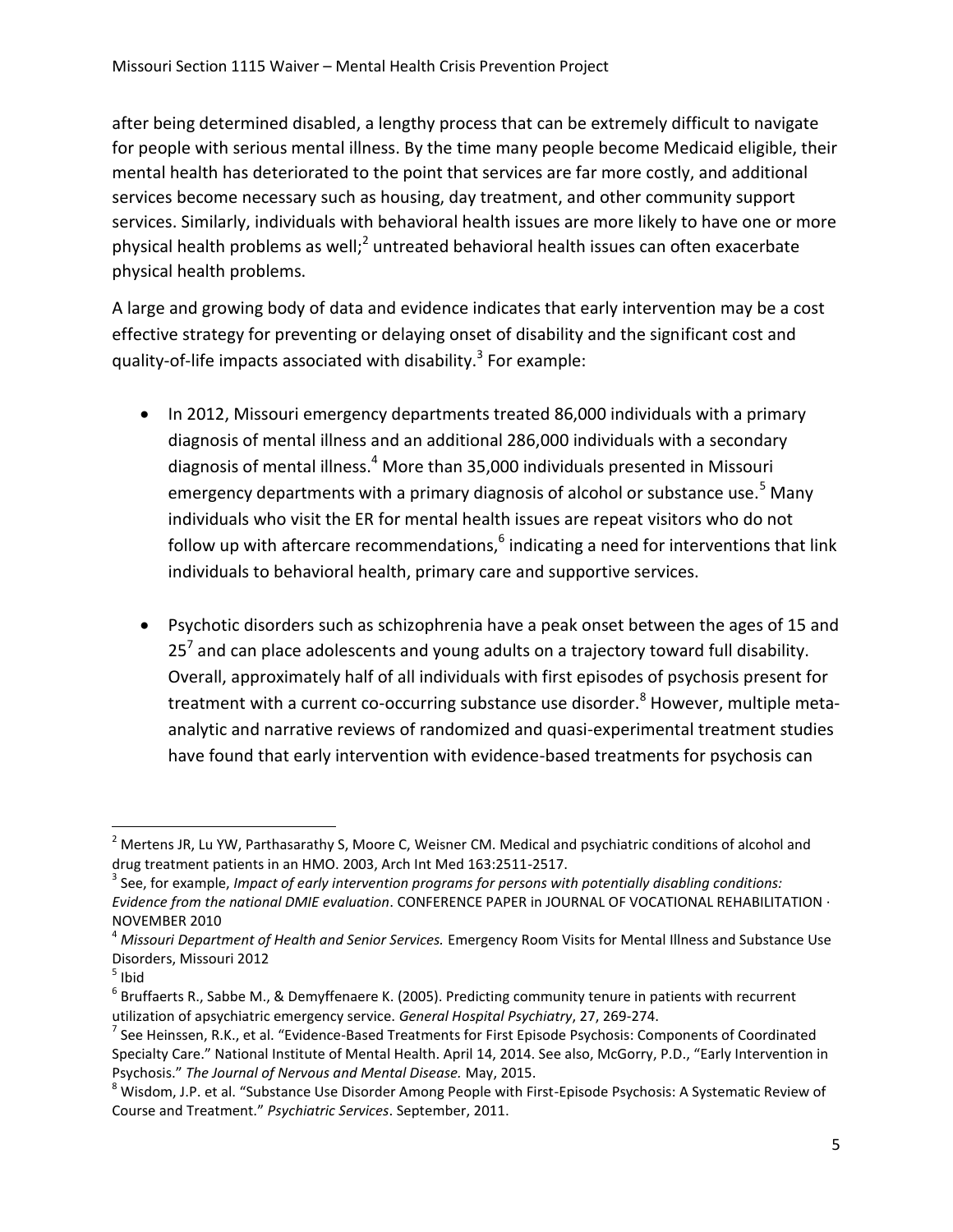significantly improve symptoms and restore adaptive functioning. $^{9}$ 

In Missouri, an estimated 20 percent of inmates in jails and prisons have serious mental illness,<sup>10</sup> replacing hospitals as the primary facility for individuals with mental illness.<sup>11</sup> An estimated 67 percent of inmates in Missouri's state prisons need substance abuse treatment.<sup>12</sup> These figures mirror national data showing that 53 percent of state and 45 percent of federal prisoners meet criteria for drug dependence or abuse.<sup>13</sup> Many of these individuals end up in the criminal justice system as a result of a failure to intervene early enough in their illness to change the trajectory and outcomes for the individual. Under the proposed Demonstration, Community Mental Health Liaisons will work directly with law enforcement and the judicial system statewide to connect people in behavioral health crises with services in order to avoid unnecessary hospitalization or incarceration and establish a pathway toward self-sufficiency.

Similarly, an overarching feature of this waiver will be an emphasis on moving people into education or employment in order to create stable foundations for ongoing recovery, a pathway toward independence, and a path *away* from future disability. Evidence strongly suggests that providing supported employment services can help individuals continue their education or find and maintain employment.<sup>14</sup> Unfortunately, evidence-based supported employment services are often only available to individuals who are already disabled as a result of their mental illness, leaving a significant gap in the research.<sup>15</sup> Under the proposed Demonstration, Missouri seeks to increase the likelihood that Demonstration enrollees will secure or maintain stable employment and decrease the likelihood that they will decompensate to full disability.

Missouri data demonstrates that Medicaid costs are reduced when individuals are employed. Missouri currently operates evidence based Individualized Placement and Support (IPS)

<sup>9&</sup>lt;br><sup>9</sup> See, for example, Bird, V., Premkumar, P., Kendall, T., Whittington, C., Mitchell, J. & Kuipers, E. (2010). Early intervention services, cognitive-behavior therapy and family intervention in early psychosis: systematic review. *British Journal of Psychiatry*, *197*, 350-356. See also, Penn D., Waldheter E., Perkins D., Mueser K., & Lieberman J. (2005). Psychosocial treatment for first-episode psychosis: A research update. *American Journal of Psychiatry*, *162,*  2220–2232.

<sup>&</sup>lt;sup>10</sup> See, for example, Torrey EF, Zdanowicz MT, Kennard AD et al. The treatment of persons with mental illness in prisons and jails: A state survey. Arlington, VA, Treatment Advocacy Center, April 8, 2014. See also,

Steadman, HJ, Osher, FC, Robbins, PC et al., Prevalence of serious mental illness among jail inmates. *Psychiatric Services*. 2009; 60: 761-765.

<sup>11</sup> Torrey EF, Kennard AD, Eslinger D et al. *More Mentally Ill Persons Are in Jails and Prisons than Hospitals: A Survey*  of the States (Arlington, Va.: Treatment Advocacy Center, 2010).

Missouri Department of Corrections, 2015.

<sup>&</sup>lt;sup>13</sup> U.S. Department of Justice, 2007.

<sup>&</sup>lt;sup>14</sup>U.S. Department of Health and Human Services, Assistant Secretary for Planning and Evaluation, Office of Disability, Aging and Long-term Care Policy. *Improving Employment Outcomes for People with Psychiatric Disorders and Other Disabilities.* April 2014.

 $15$  Ibid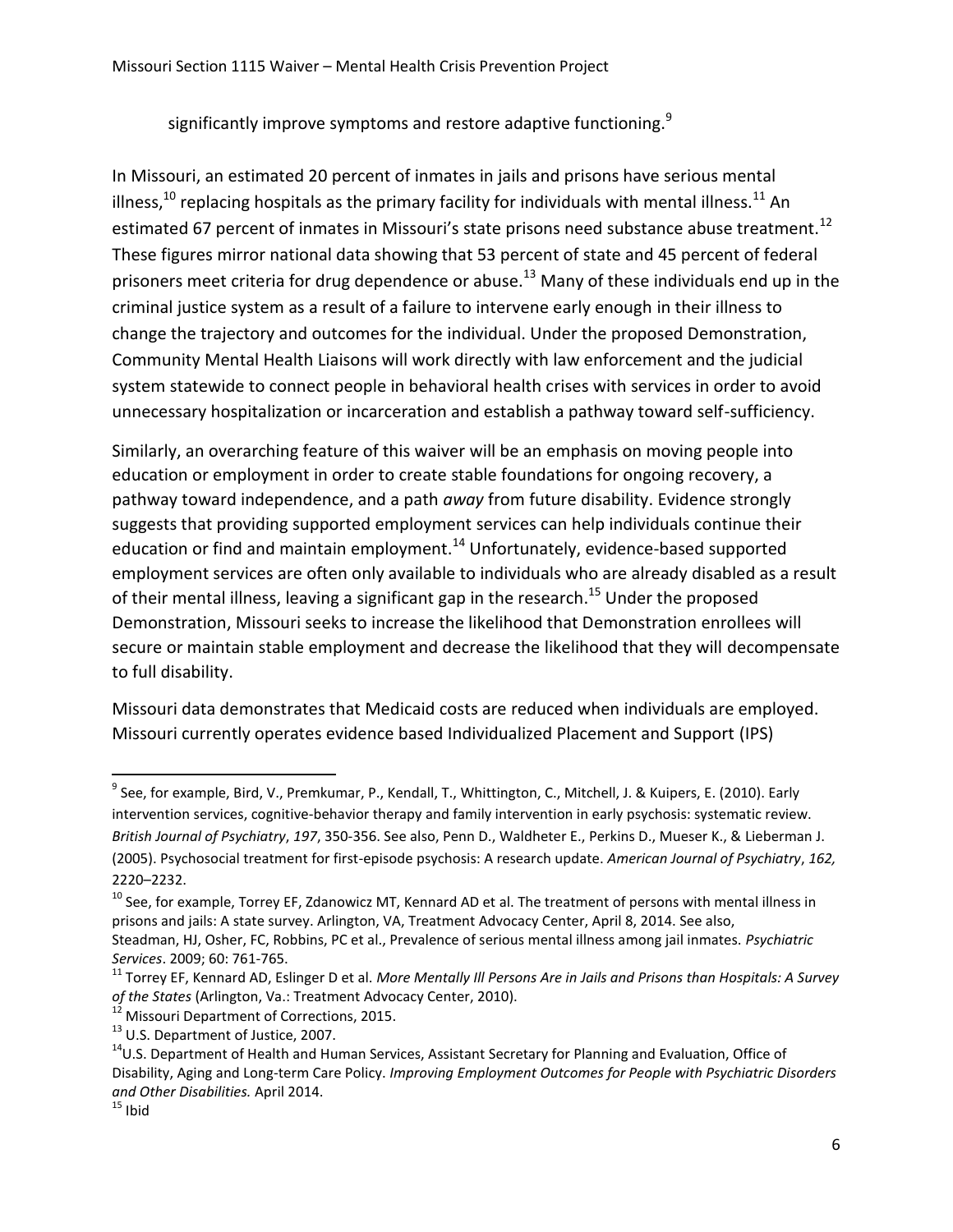supported employment to fidelity in a partnership with Missouri Vocational Rehabilitation. Additionally, the Assertive Community Treatment (ACT) teams operating in the state provide Employment Specialists. The ACT Transition Aged Youth teams have received specialized training on Supported Employment and Education using the RAISE model from the National Institute of Mental Health. Research supports that integrating Employment Specialists into a clinical treatment team increases the outcome of competitive integrated employment. Missouri's IPS programs average 36% working versus the 11.4% for the individuals with serious mental illness served without this program. The range in participating agencies is 15% – 80% of clients working in any quarter.

Missouri will use training dollars from other sources to train Community Support Specialists to become Employment Specialists. Many of the support services around employment activities can already be billed by Community Support Specialists. However, job development and job coaching are not currently allowable activities under Medicaid. By adding the new Supported Employment benefit under the waiver, these services would be available to the target population.

Both the ERE and CMHL programs have demonstrated strong positive results since their inception. For example, in its first 22 months, the ERE program demonstrated the following statistically significant outcomes:<sup>16</sup>

- 61% reduction in prior 90 day ED use
- 62% reduction in prior 90 day hospitalizations
- 69% reduction in prior 90 day homelessness status
- 58% decrease in prior 30 days arrests
- 31% increase in employment

Within the first 22 months of operation, CMHLs made 22,860 contacts with law enforcement and court personnel and almost 13,000 referrals for follow up services.<sup>17</sup>

The implementation of this waiver will build off of this success and will have a significant positive impact on the lives of thousands of Missourians, providing them with the services and supports they need to maintain independence. While Missouri's proposal is similar to Virginia's recently approved GAP Program, there are several important differences including the following:

 *Eligibility age range* – Missouri is proposing to target young adults (age 21 through 35) who are experiencing a behavioral health crisis and meet other eligibility criteria. State data clearly show that young adults have the highest overall rate of behavioral health

l <sup>16</sup> Missouri Department of Mental Health, internal data.

 $17$  Ibid.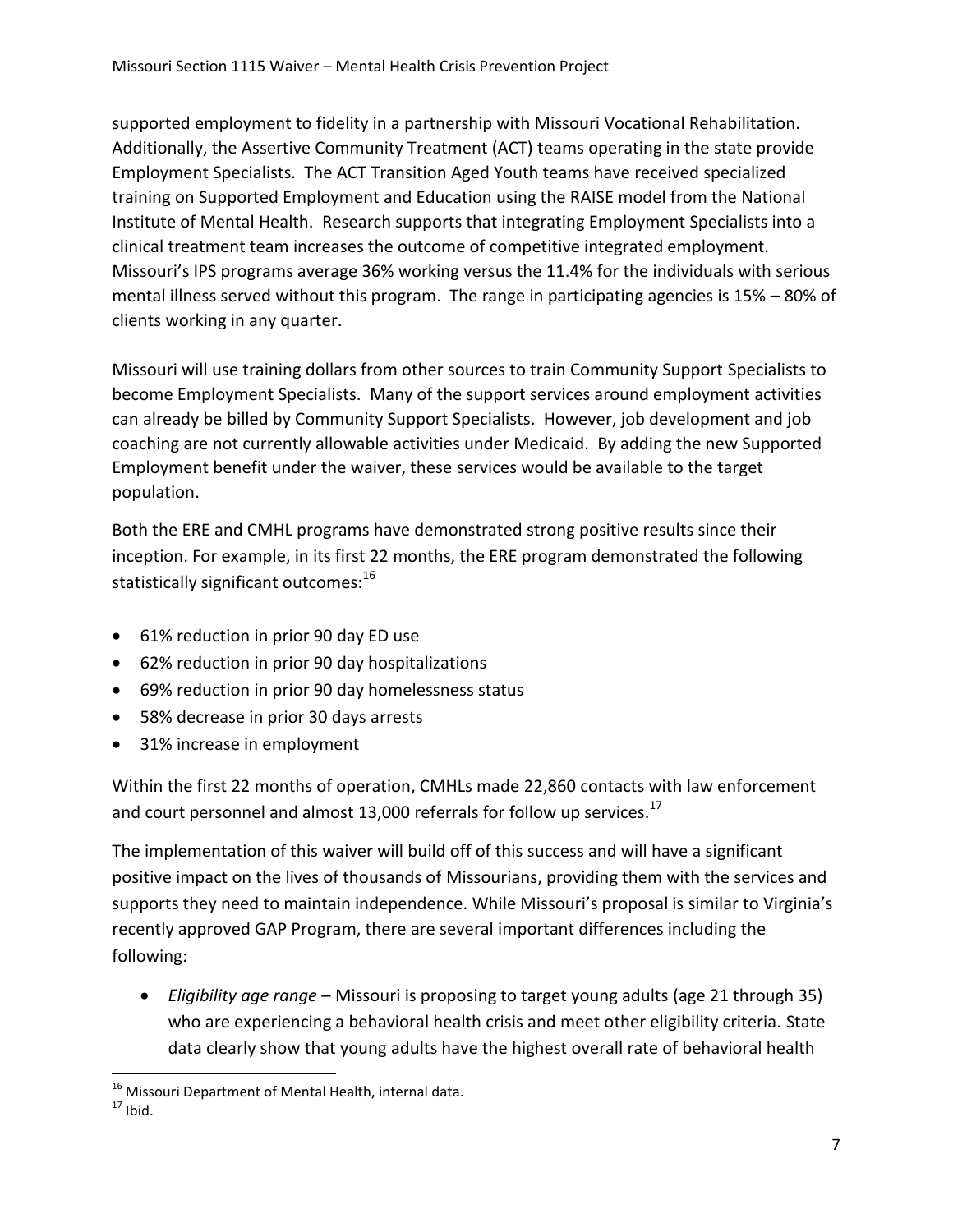problems.<sup>18</sup> The Demonstration specifically seeks to identify and treat individuals in young adulthood when evidence-based interventions can significantly alter and improve the course of their conditions.

- *Targeted benefits package* As discussed in the sections below, Missouri is proposing a targeted package of behavioral and physical health services targeted to young adults with serious mental illness (SMI) and/or substance use disorders (SUD). The proposed benefits package was also designed with input from key stakeholders and knowledgeable experts and includes services that best support effective treatment and early intervention for the target population.
- *Entry doors* The proposed Demonstration has two entry doors, the Emergency Room Enhancement (ERE) Project and the Community Mental Health Liaison (CMHL) Program. The decision to limit entry to these two doors was driven by the success of these programs in identifying young adults who are in crisis. The proposed Demonstration will build upon these critical components of the system of care that has been developed in Missouri to connect individuals experiencing a behavioral health crisis to evidencebased, integrated care.
- *Emphasis on self-sufficiency*  A key tenant of the proposed Demonstration is that early and effective intervention in young adulthood can significantly alter the trajectory of mental illness and/or substance use disorders and place the individual on a path to independence. Attaining and maintaining stable employment, and avoiding contact with the criminal justice system, are key goals of the Demonstration.
- 3. Describe the hypotheses that will be tested/evaluated during the Demonstration's approval period and the plan by which the State will use to test them.

| <b>Hypothesis</b>  | Anticipated     | <b>Anticipated Data</b> | <b>Anticipated Evaluation</b> |
|--------------------|-----------------|-------------------------|-------------------------------|
|                    | <b>Measures</b> | <b>Sources</b>          | Approach                      |
| Early intervention | ED visit rate   | Medicaid claims         | Comparison of waiver          |
| with young adults  |                 | data                    | clients pre and post          |
| experiencing a     |                 |                         | enrollment ED rates           |
| behavioral health  |                 | State data on           |                               |
| crisis, including  |                 | uninsured ED            | Comparison of waiver          |

## **Table 1: Demonstration Hypotheses**

l

 $^{18}$  Missouri Department of Mental Health. 2014 Status Report on Missouri's Substance Abuse and Mental Health Problems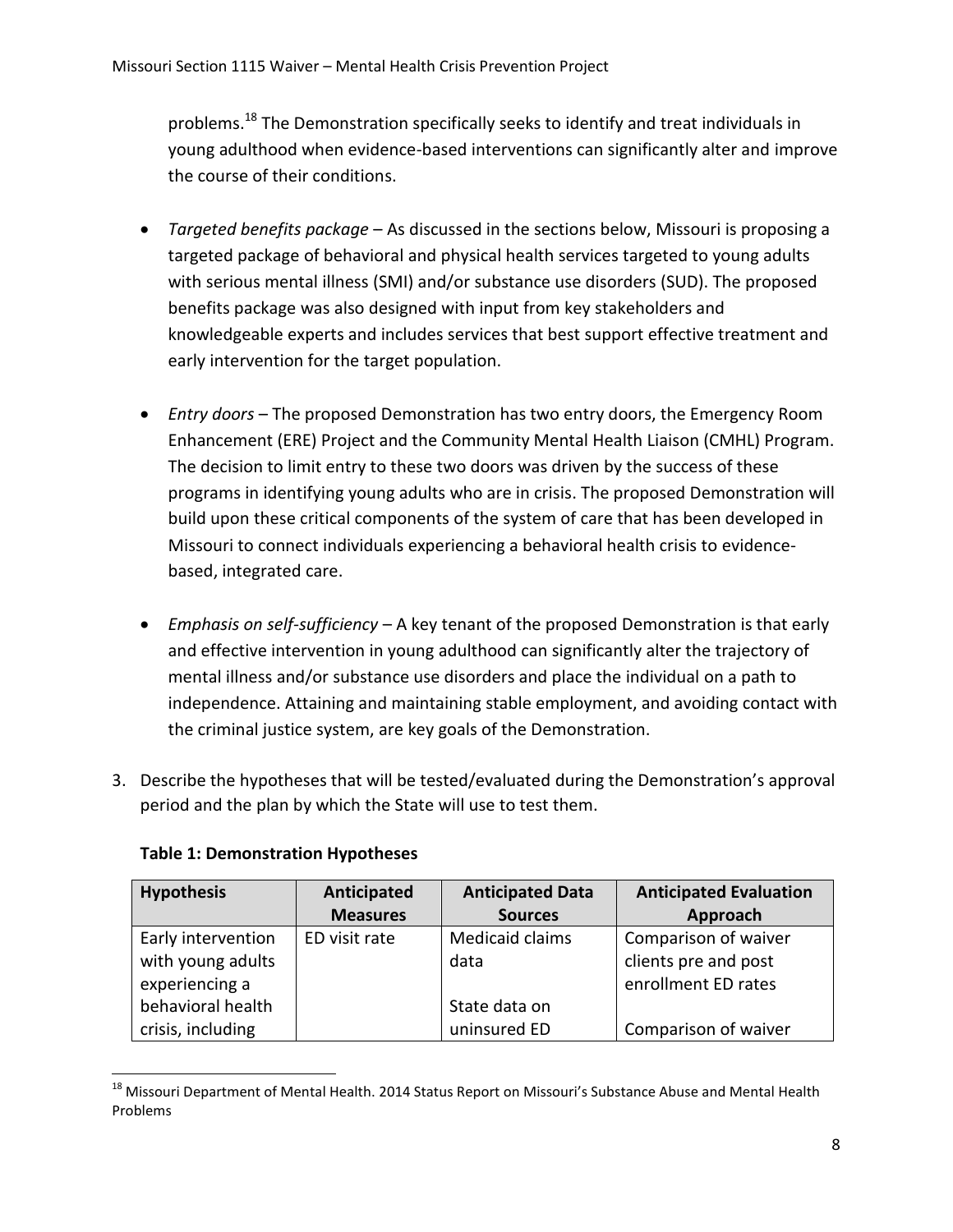| <b>Hypothesis</b>    | Anticipated            | <b>Anticipated Data</b> | <b>Anticipated Evaluation</b> |
|----------------------|------------------------|-------------------------|-------------------------------|
|                      | <b>Measures</b>        | <b>Sources</b>          | Approach                      |
| enrollment for a     |                        | utilization for         | clients post enrollment ED    |
| minimum of one       |                        | individuals with        | rates with ED rates of        |
| year in an           |                        | SMI/SUD                 | comparable non-waiver         |
| evidence-based       |                        |                         | 21-35 year olds               |
| program of health    |                        |                         |                               |
| coverage that        |                        |                         |                               |
| coordinates          |                        |                         |                               |
| primary and          |                        |                         |                               |
| behavioral health    |                        |                         |                               |
| care, will result in |                        |                         |                               |
| fewer Emergency      |                        |                         |                               |
| Department (ED)      |                        |                         |                               |
| visits for           |                        |                         |                               |
| participants.        |                        |                         |                               |
| Early intervention   | <b>Social Security</b> | <b>Social Security</b>  | Comparison of waiver          |
| with young adults    | Disability             | Disability              | clients Social Security       |
| experiencing a       | determination          | determination data      | Disability determination      |
| behavioral health    | rate                   | in CIMOR                | rates to comparable non-      |
| crisis, including    |                        |                         | waiver 21-35 year olds        |
| enrollment for a     |                        |                         |                               |
| minimum of one       |                        |                         |                               |
| year in an           |                        |                         |                               |
| evidence-based       |                        |                         |                               |
| program of health    |                        |                         |                               |
| coverage that        |                        |                         |                               |
| coordinates          |                        |                         |                               |
| primary and          |                        |                         |                               |
| behavioral health    |                        |                         |                               |
| care, will result in |                        |                         |                               |
| fewer Social         |                        |                         |                               |
| Security disability  |                        |                         |                               |
| determinations,      |                        |                         |                               |
| which often lead to  |                        |                         |                               |
| full Medicaid        |                        |                         |                               |
| eligibility.         |                        |                         |                               |
| Early intervention   | Employment             | CPS Status Report in    | Comparison of change in       |
| with young adults    | rate                   | <b>CIMOR</b>            | employment status of          |
| experiencing a       |                        |                         | waiver clients to             |
| behavioral health    |                        | TEDS data in CIMOR      | comparable non-waiver         |
| crisis, including    |                        |                         | 21-35 year olds not in        |
| enrollment for a     |                        |                         | specialized employment        |
| minimum of one       |                        |                         | programs                      |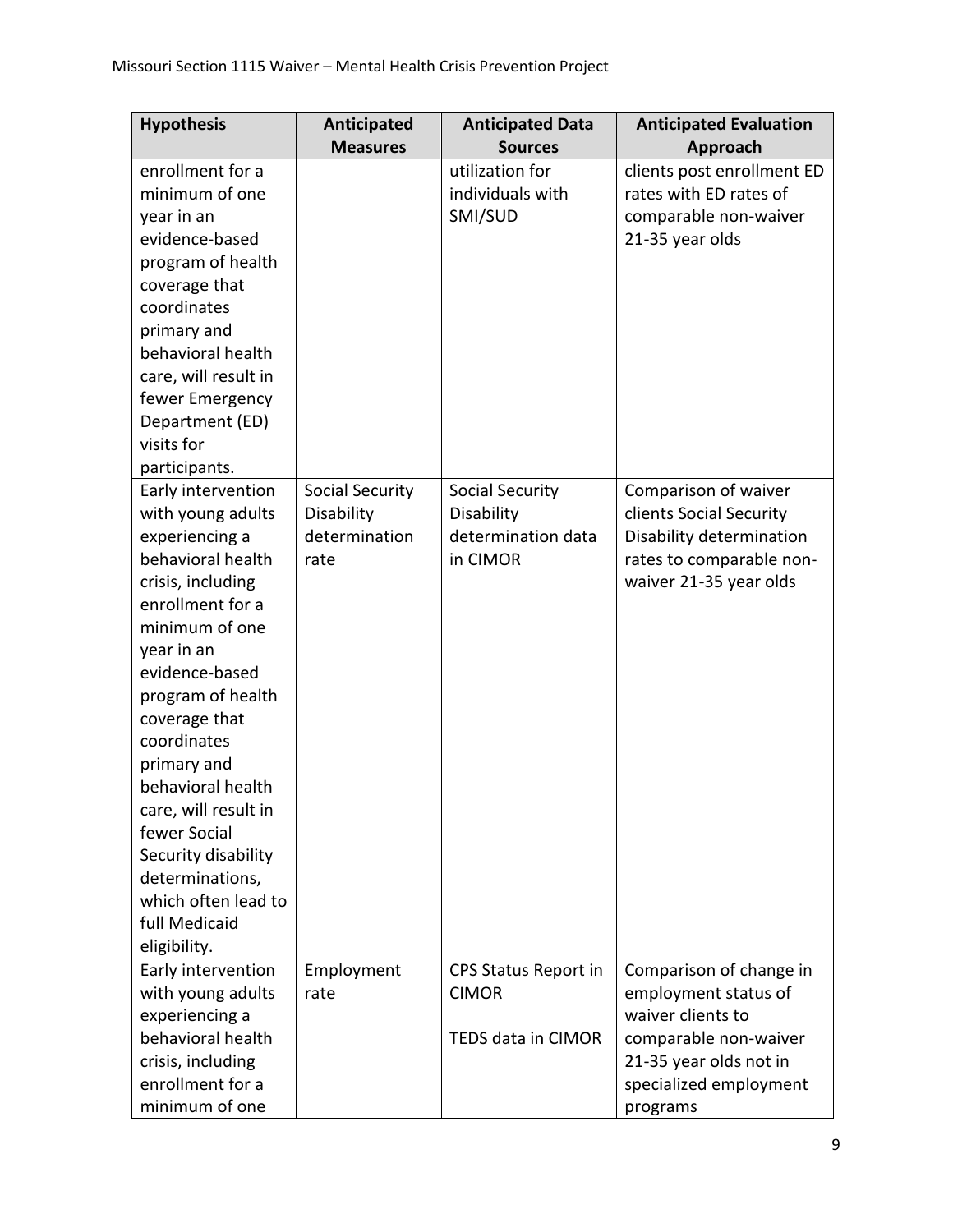| <b>Hypothesis</b>                                                                                                                                                                                                                                                                                                         | <b>Anticipated</b><br><b>Measures</b>                | <b>Anticipated Data</b><br><b>Sources</b>                  | <b>Anticipated Evaluation</b><br>Approach                                                                                                                                                                                       |
|---------------------------------------------------------------------------------------------------------------------------------------------------------------------------------------------------------------------------------------------------------------------------------------------------------------------------|------------------------------------------------------|------------------------------------------------------------|---------------------------------------------------------------------------------------------------------------------------------------------------------------------------------------------------------------------------------|
| year in an<br>evidence-based<br>program of health<br>coverage that<br>coordinates<br>primary and<br>behavioral health<br>care, will increase<br>the likelihood of<br>maintaining or<br>gaining<br>competitive<br>integrative<br>employment.                                                                               |                                                      |                                                            | Comparison of<br>employment rate of<br>waiver clients pre and<br>post enrollment                                                                                                                                                |
| Early intervention<br>with young adults<br>experiencing a<br>behavioral health<br>crisis, including<br>enrollment for a<br>minimum of one<br>year in an<br>evidence-based<br>program of health<br>coverage that<br>coordinates<br>primary and<br>behavioral health<br>care, will reduce<br>arrests by law<br>enforcement. | Arrest rate                                          | CPS Status Report in<br><b>CIMOR</b><br>TEDS data in CIMOR | Comparison of pre and<br>post enrollment arrest<br>rates for waiver clients<br>Comparison of waiver<br>clients post enrollment<br>arrest rates to arrest rates<br>of comparable non-waiver<br>21-35 year olds                   |
| Early intervention<br>with young adults<br>experiencing a<br>behavioral health<br>crisis, including<br>enrollment for a<br>minimum of one<br>year in an<br>evidenced-based<br>program of health<br>coverage that                                                                                                          | Private<br>residence living<br>rate<br>Homeless rate | CPS Status Report in<br><b>CIMOR</b><br>TEDS data in CIMOR | Comparison of private<br>residence rates for<br>waiver clients pre and<br>post enrollment<br>Comparison of homeless<br>rates for waiver clients<br>pre and post enrollment<br>Comparison of waiver<br>clients homeless rates to |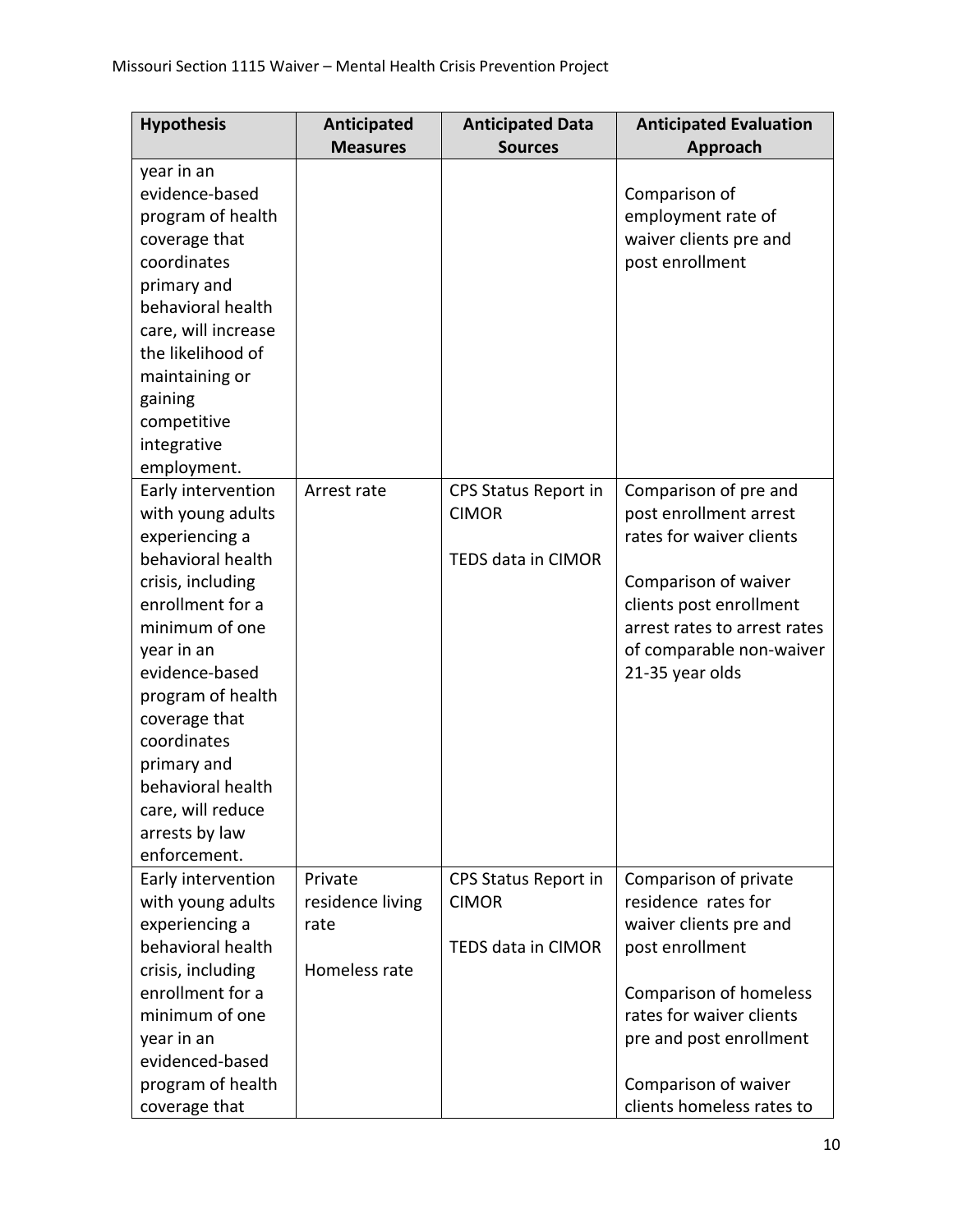| <b>Hypothesis</b>    | Anticipated     | <b>Anticipated Data</b>   | <b>Anticipated Evaluation</b> |
|----------------------|-----------------|---------------------------|-------------------------------|
|                      | <b>Measures</b> | <b>Sources</b>            | Approach                      |
| coordinates          |                 |                           | homeless rates of             |
| primary and          |                 |                           | comparable non-waiver         |
| behavioral health    |                 |                           | 21-35 year olds               |
| care, will increase  |                 |                           |                               |
| the likelihood of    |                 |                           |                               |
| stable housing.      |                 |                           |                               |
| Early intervention   | Rate of         | CPS Status Report in      | Comparison of academic        |
| with young adults    | involvement in  | <b>CIMOR</b>              | involvement rates for         |
| experiencing a       | academic        |                           | waiver clients pre and        |
| behavioral health    | programs        | <b>TEDS data in CIMOR</b> | post enrollment               |
| crisis, including    |                 |                           |                               |
| enrollment for a     |                 |                           | Comparison of waiver          |
| minimum of one       |                 |                           | clients academic              |
| year in an           |                 |                           | involvement rates to rates    |
| evidenced-based      |                 |                           | of comparable non-waiver      |
| program of health    |                 |                           | 21-35 year olds               |
| coverage that        |                 |                           |                               |
| coordinates          |                 |                           |                               |
| primary and          |                 |                           |                               |
| behavioral health    |                 |                           |                               |
| care, will increase  |                 |                           |                               |
| the likelihood of    |                 |                           |                               |
| remaining in         |                 |                           |                               |
| school or finding    |                 |                           |                               |
| and participating in |                 |                           |                               |
| an academic          |                 |                           |                               |
| program of choice.   |                 |                           |                               |

4. Describe where the 1115 Demonstration will operate, i.e., statewide, or in specific regions within the State. If the 1115 Demonstration will not operate statewide, please indicate the geographic areas/regions of the State where the 1115 Demonstration will operate.

The Demonstration will operate statewide (see Figure 1 below).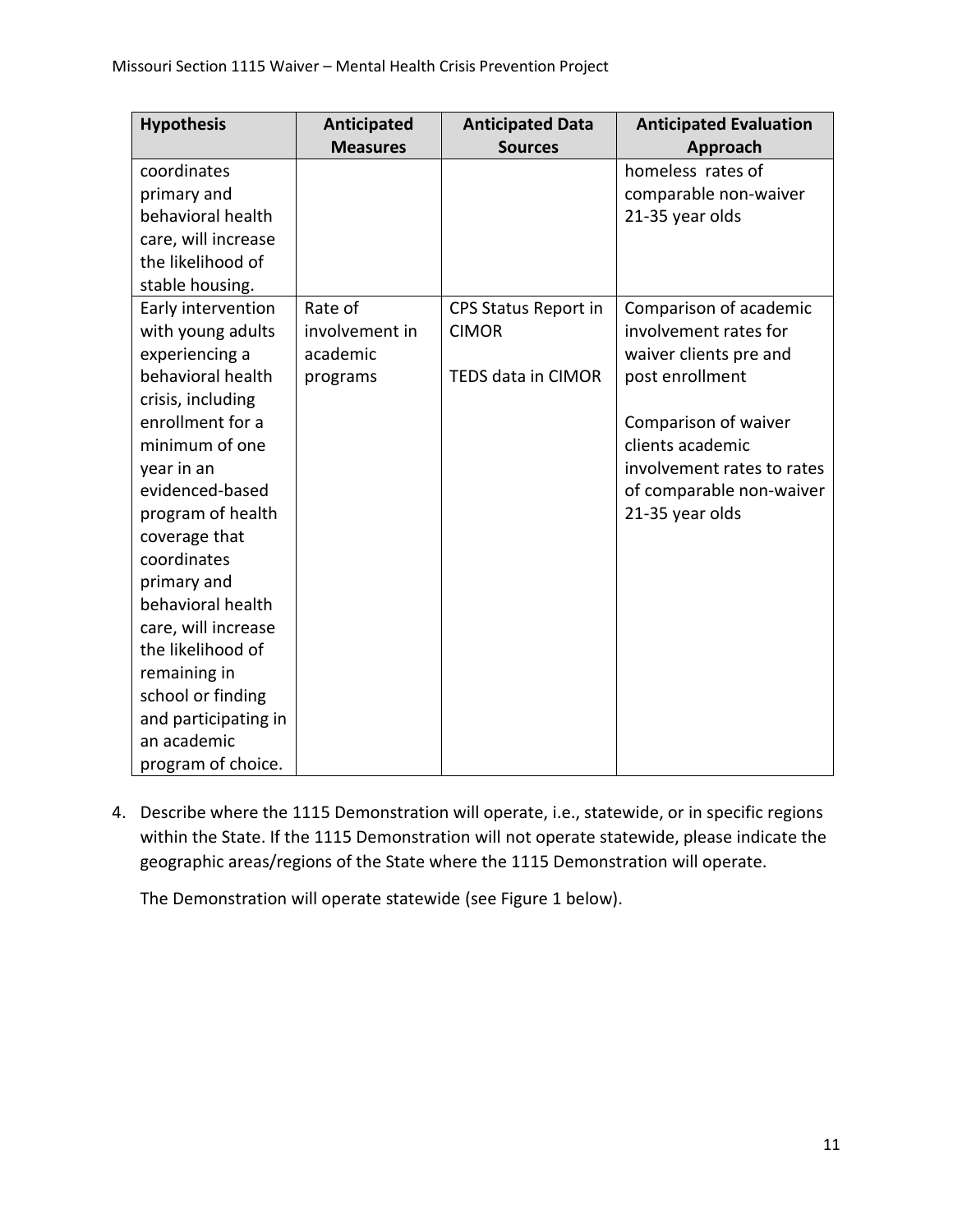

## **Figure 1: ERE and CMHL Entry Points by County (As of January 2016)**

**CMHL and ERE Coverage** 

5. Include the proposed timeframe for the 1115 Demonstration.

Upon approval, the Demonstration will operate for five years. Missouri proposes to implement July 1, 2016, and operate the waiver through June 30, 2021, or until Missouri implements a broader expansion of Medicaid that would otherwise make this population of adults eligible for coverage under the State Plan.

6. Describe whether the 1115 Demonstration will affect and/or modify other components of the State's current Medicaid and CHIP programs outside of eligibility, benefits, cost sharing or delivery systems.

The Demonstration will not affect and/or modify other components of the State's current Medicaid and CHIP programs outside of eligibility or benefits for the target expansion population.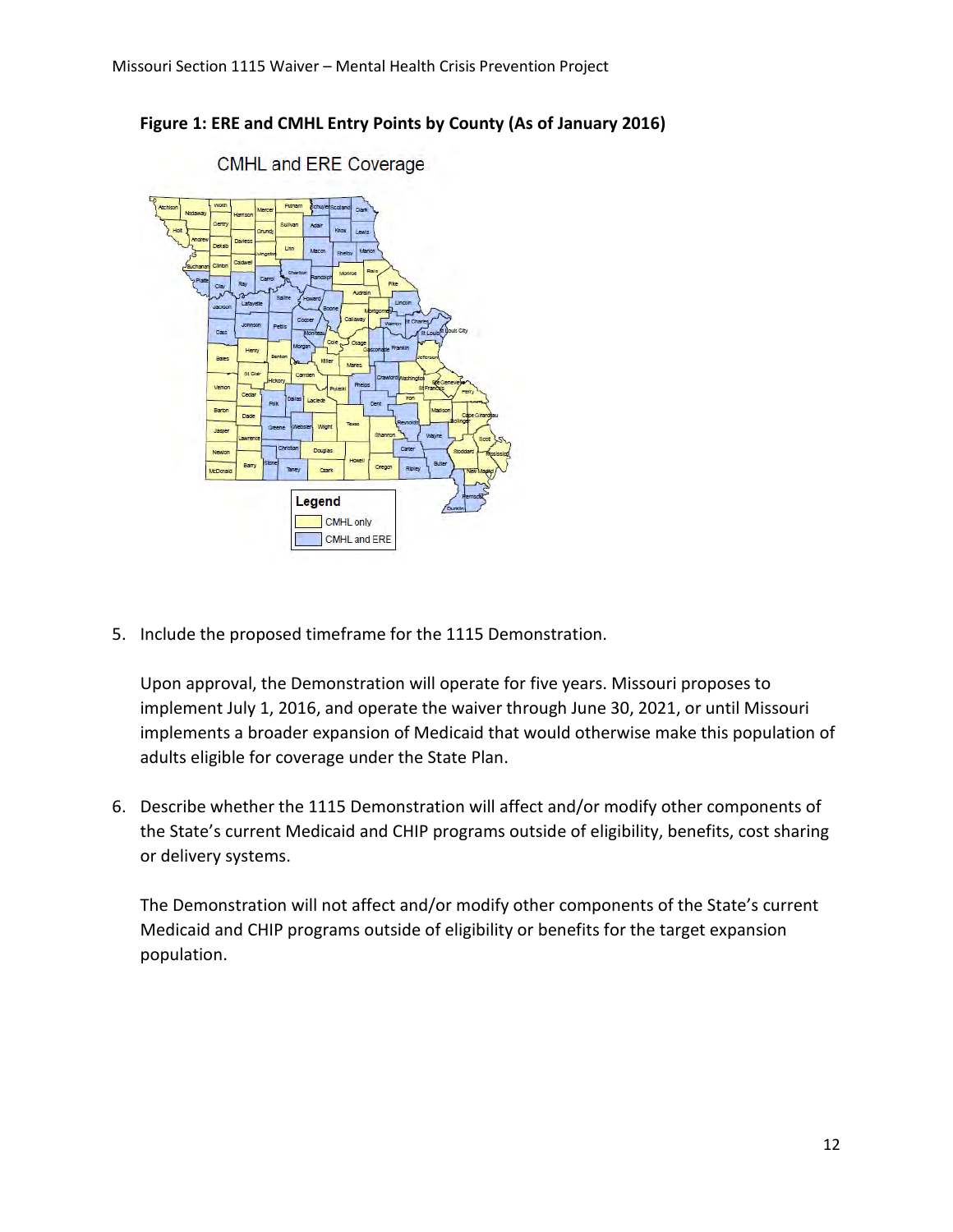## 1115 Demonstration Eligibility

1. Include a chart identifying any populations whose eligibility will be affected by the 1115 Demonstration.

| סקמטיש וישומי                                                                                                                                                                                                                                                                       |                                                        |                   |  |
|-------------------------------------------------------------------------------------------------------------------------------------------------------------------------------------------------------------------------------------------------------------------------------------|--------------------------------------------------------|-------------------|--|
| <b>Eligibility Group</b>                                                                                                                                                                                                                                                            | <b>Social Security Act and CFR</b><br><b>Citations</b> | Income Level      |  |
| Young adults ages 21-35<br>not otherwise eligible<br>under the State Plan who<br>meet eligibility criteria<br>related to SMI and/or<br>SUD as defined by the<br>Department of Mental<br>Health (Referred to<br>hereafter as "Mental<br><b>Health Crisis Prevention</b><br>Project") | N/A                                                    | 0-150% of the FPL |  |

#### **Table 2: Demonstration Eligibility Groups**

2. Describe the standards and methodologies the State will use to determine eligibility for any populations whose eligibility is changed under the 1115 Demonstration, to the extent those standards or methodologies differ from the State plan.

This Demonstration will target individuals who meet the following eligibility parameters. Individuals must meet ALL of the requirements outlined below to be eligible for the Demonstration:

- Referred through the Community Mental Health Liaison (CMHL) or the Emergency Room Enhancement Program (ERE) with a serious behavioral health crisis;
- Determined to have and need treatment for a serious mental illness and/or substance use disorder as defined by the Department of Mental Health. Serious mental illness includes bipolar, schizophrenia spectrum and other psychotic disorders, major depression, and posttraumatic stress disorder (PTSD). Substance use disorder includes alcohol, opioid, sedative, hypnotic or anxiolytic, cocaine, cannabis, amphetamine, hallucinogen, inhalant, phencyclidine, polysubstance, and other substance use disorders;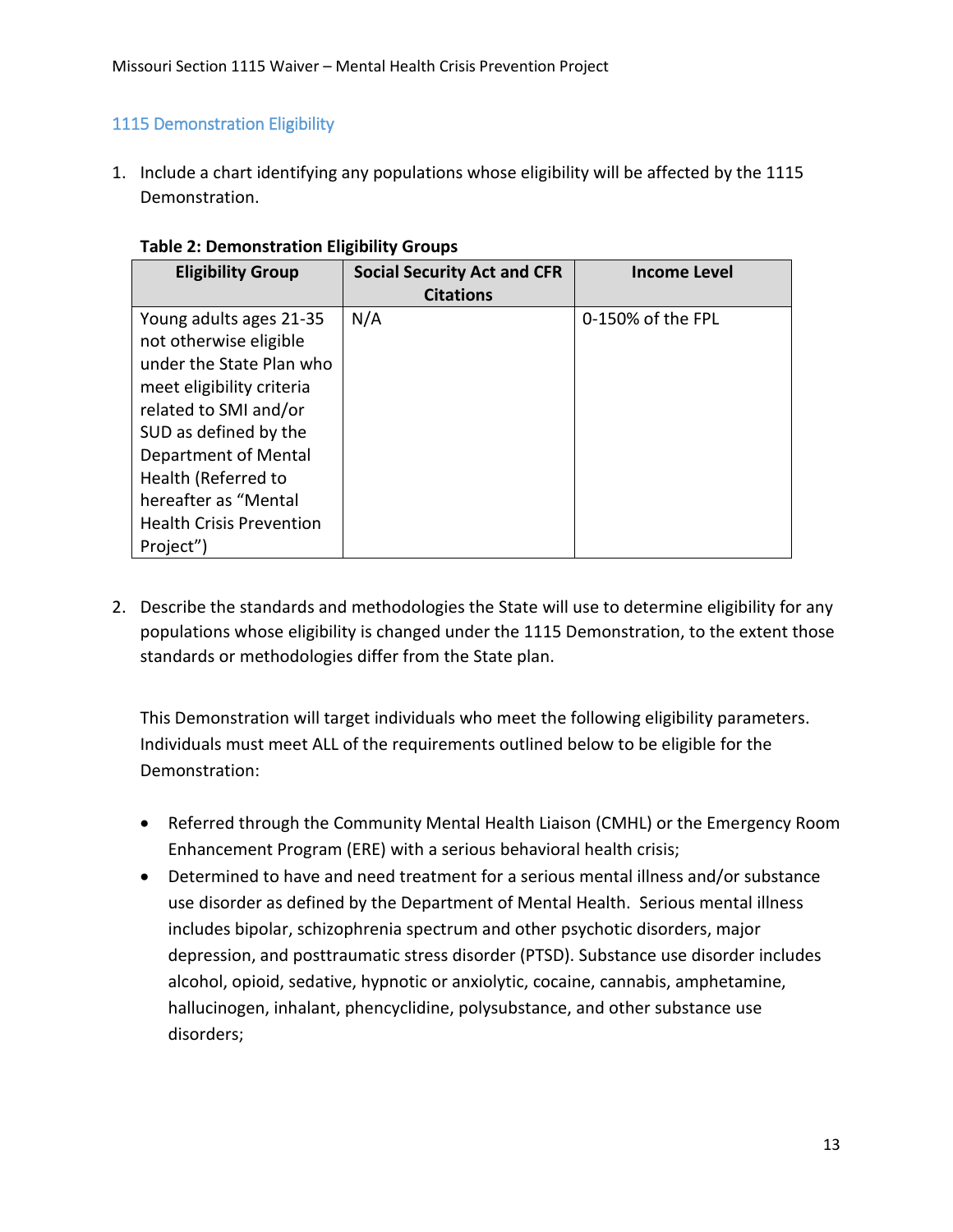- At the time of application, need for treatment requires a total Daily Living Activities (DLA) GAF/mGAF score of 50 or below for both serious mental illness and/or substance use disorder;
- Adult ages 21 to 35 years old;
- U.S. Citizen or eligible qualified legal immigrant;
- Not eligible for any state or federal full benefits program including: Medicaid, Children's Health Insurance Program (CHIP), or Medicare;
- Resident of Missouri;
- Gross income of the individual that is at or below 150% of the Federal Poverty Level (FPL);
- Uninsured; and
- Not residing in a long term care facility, mental health facility, long-stay hospital, intermediate care facility for persons with developmental disabilities, or penal institution.

# *Assessment Process*

- 1. Once individual presents through the CMHL or ERE program, CMHL or ERE refers individual to behavioral health (BH) treatment;
- 2. Behavioral health (BH) treatment provider compiles medical information based on Level of Care criteria defined above for 1115 waiver eligibility;
- 3. BH treatment provider sends 1115 waiver information to DMH state staff for approval of medical eligibility for waiver by usage of a checklist to make sure all criteria are met and individual is eligible for 1115 waiver enrollment;
- 4. BH treatment provider initiates Medicaid application to be sent to Family Support Division (FSD) for Medicaid determination;
- 5. DMH determines if funding is available and notifies FSD;
- 6. FSD processes application (includes approval, denial, and appeals process);
- 7. FSD assigns 1115 Waiver ME Code to approved individuals;
- 8. DMH enrolls individuals. Once a wait list is established, individuals will be assigned based on their priority of need. Priority of need is defined as scoring a 2 or below on one or more the following DLA domains: alcohol/drug use; safety; healthcare practices; and behavioral norms;
- 9. Services begin based on the individual's treatment plan as designed by the individual's treatment team;
- 10. Individuals are reassessed annually by FSD as part of the annual Medicaid eligibility redetermination; at each annual redetermination, earned income from new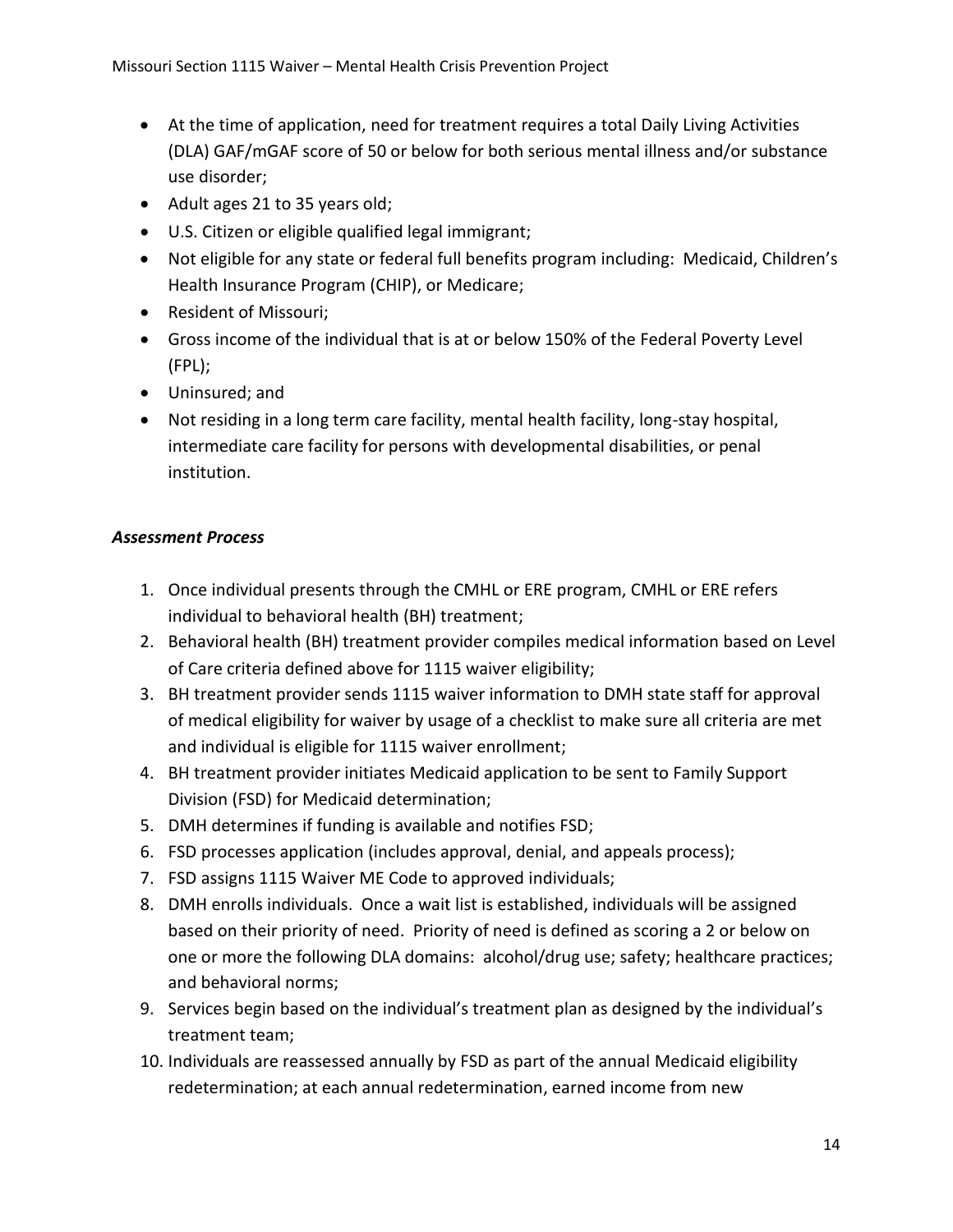employment or an increase in earnings is excluded for the first 12 consecutive months it causes total income to exceed 150% of FPL;

11. Individuals will be reassessed annually by the BH treatment provider and DMH to determine the clinical need for continued treatment.

If the individual no longer meets the annual clinical need for treatment, no longer meets FSD eligibility, or has failed to use any waiver-approved behavioral health service for 6 months, the discharge process is initiated by notification letter (FSD or DMH), including appeals process. Persons dis-enrolled from the waiver may reapply and be readmitted without any wait period, if they meet all eligibility requirements and funding is available.

Table 3 below summarizes the roles of each entity with respect to eligibility and enrollment under the proposed Demonstration.

| <b>Mental Health Crisis Prevention Project</b>      |                                                                                                                                                                             |  |  |
|-----------------------------------------------------|-----------------------------------------------------------------------------------------------------------------------------------------------------------------------------|--|--|
|                                                     | <b>Entity Roles</b>                                                                                                                                                         |  |  |
| <b>Entity:</b>                                      | <b>Roles and Responsibilities:</b>                                                                                                                                          |  |  |
| <b>Community Mental Health</b>                      | Individual presents through either the CMHL or ERE.<br>1.                                                                                                                   |  |  |
| <b>Liaisons (CMHL) and</b>                          | CMHL or ERE refers individual to the BH treatment<br>2.                                                                                                                     |  |  |
| <b>Emergency Room</b>                               | provider for assessment.                                                                                                                                                    |  |  |
| <b>Enhancement (ERE) Programs</b>                   |                                                                                                                                                                             |  |  |
| <b>Behavioral Health (BH)</b><br>treatment provider | BH treatment provider compiles medical information<br>1.<br>based on Level of Care criteria.                                                                                |  |  |
|                                                     | BH treatment provider sends 1115 waiver information<br>2.<br>for the individual to DMH state staff for approval of<br>medical eligibility for waiver.                       |  |  |
|                                                     | BH treatment provider initiates Medicaid eligibility<br>3.<br>application to be sent to the Family Support Division<br>(FSD) for Medicaid determination.                    |  |  |
| <b>Department of Mental Health</b><br>(DMH)         | DMH state staff approves medical eligibility for the<br>1.<br>individual based on a checklist of criteria to be met for<br>enrollment in the 1115 waiver.                   |  |  |
|                                                     | DMH determines if funding is available and notifies<br>2.<br>FSD.                                                                                                           |  |  |
| <b>Family Support Division (FSD)</b>                | FSD Eligibility Specialists enter the 1115 Mental Health<br>1.<br>Crisis Prevention Project and any other appropriate<br>Medicaid applications into the eligibility system. |  |  |
|                                                     | FSD Eligibility Specialists conduct the eligibility<br>2.<br>determination for the 1115 Mental Health Crisis                                                                |  |  |

## **Table 3: Eligibility and Enrollment Responsibilities**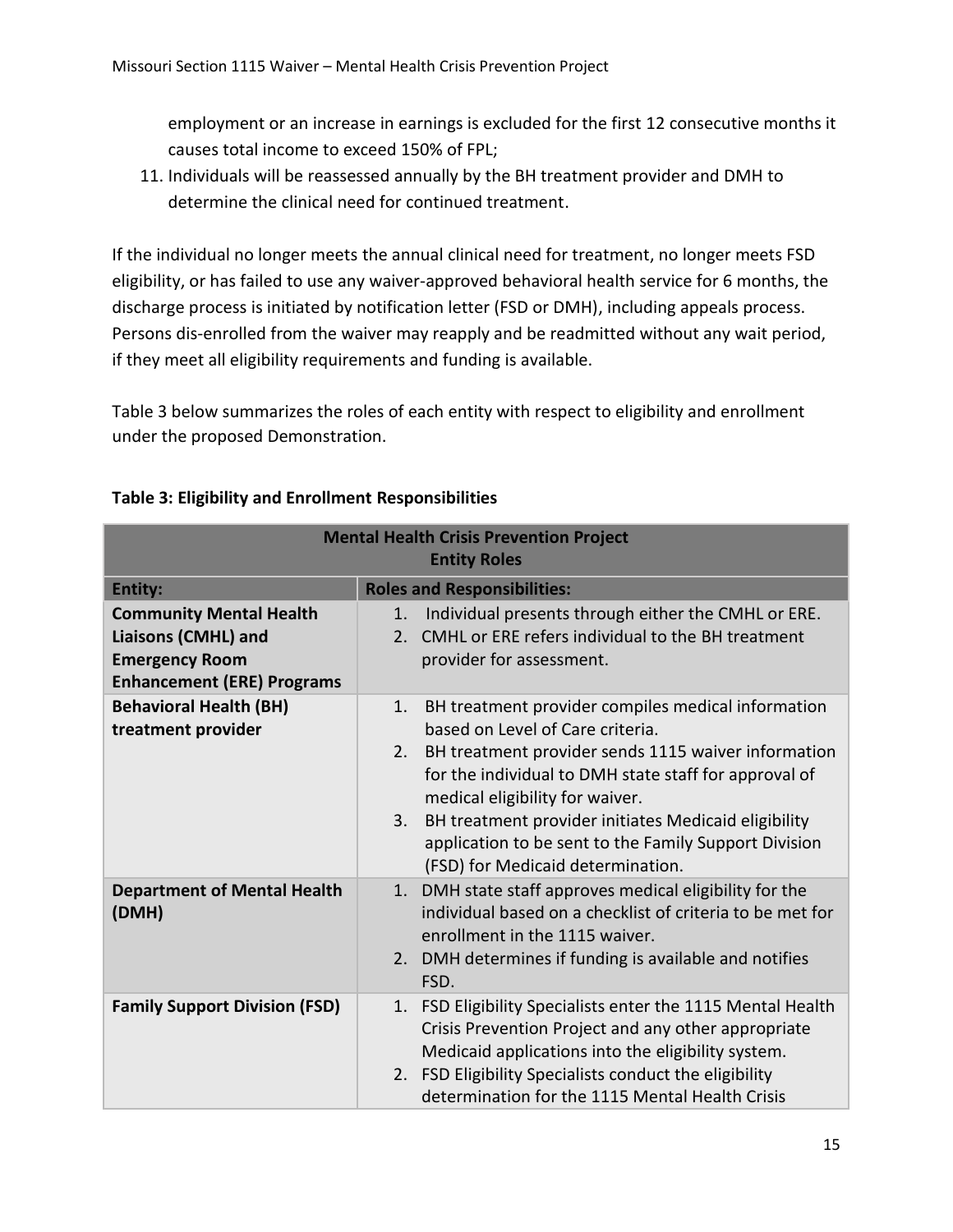| <b>Mental Health Crisis Prevention Project</b>                                             |                                                                                                                                                                                                                                                                                                                                                                                                                                                                                                                                                                                                                                                                   |  |
|--------------------------------------------------------------------------------------------|-------------------------------------------------------------------------------------------------------------------------------------------------------------------------------------------------------------------------------------------------------------------------------------------------------------------------------------------------------------------------------------------------------------------------------------------------------------------------------------------------------------------------------------------------------------------------------------------------------------------------------------------------------------------|--|
| <b>Entity Roles</b>                                                                        |                                                                                                                                                                                                                                                                                                                                                                                                                                                                                                                                                                                                                                                                   |  |
| <b>Entity:</b>                                                                             | <b>Roles and Responsibilities:</b>                                                                                                                                                                                                                                                                                                                                                                                                                                                                                                                                                                                                                                |  |
|                                                                                            | Prevention Project.<br>3. FSD Eligibility Specialists process changes that impact<br>eligibility when reported by the individual.<br>4. FSD reassesses individuals annually as part of the<br>annual redetermination.                                                                                                                                                                                                                                                                                                                                                                                                                                             |  |
| <b>Family Assistance</b><br><b>Management Information</b><br><b>System (FAMIS)</b>         | 1. FAMIS (current FSD eligibility system) executes the<br>eligibility determination process and assigns<br>appropriate Medicaid Eligibility (ME) code for 1115<br>Mental Health Crisis Prevention Project.<br>For eligible consumers, FAMIS creates records on a<br>2.<br>nightly file that is picked up for processing by the<br>Medicaid Management Information System (MMIS).<br>3. FAMIS includes DCN of eligible consumers on eligibility<br>file that is picked up for processing by the Medicaid<br>Management Information System (MMIS).<br>FAMIS notifies consumer of eligibility or ineligibility<br>4.<br>via letter delivered through postal service. |  |
| <b>Medicaid Management</b><br><b>Information System (MMIS)</b><br>and Fiscal Agent (WIPRO) | 1. Process and store eligibility records.<br>Adjudicate claims based on eligibility history. ME code<br>2.<br>determines which service claims are covered.<br>3. Generate and transmit claims payment files to the DSS<br>Payment System maintained by the Office of<br>Administration, Information Technology Services<br>Division.                                                                                                                                                                                                                                                                                                                              |  |
| <b>DSS Payment System</b>                                                                  | Process claims payment file provided by MMIS and<br>1.<br>generate payment to providers for services covered by<br>the 1115 waiver.                                                                                                                                                                                                                                                                                                                                                                                                                                                                                                                               |  |

3. Specify any enrollment limits that apply for expansion populations under the 1115 Demonstration.

Based on currently available state appropriations, the state projects that approximately 1,000 individuals can be served at any point in time during the course of the Demonstration. Projections of the duration individuals will remain in the waiver indicate that approximately 1,900 individuals can be served over the 5 year course of the Demonstration. To the extent additional state funding becomes available, the state may be able to expand enrollment.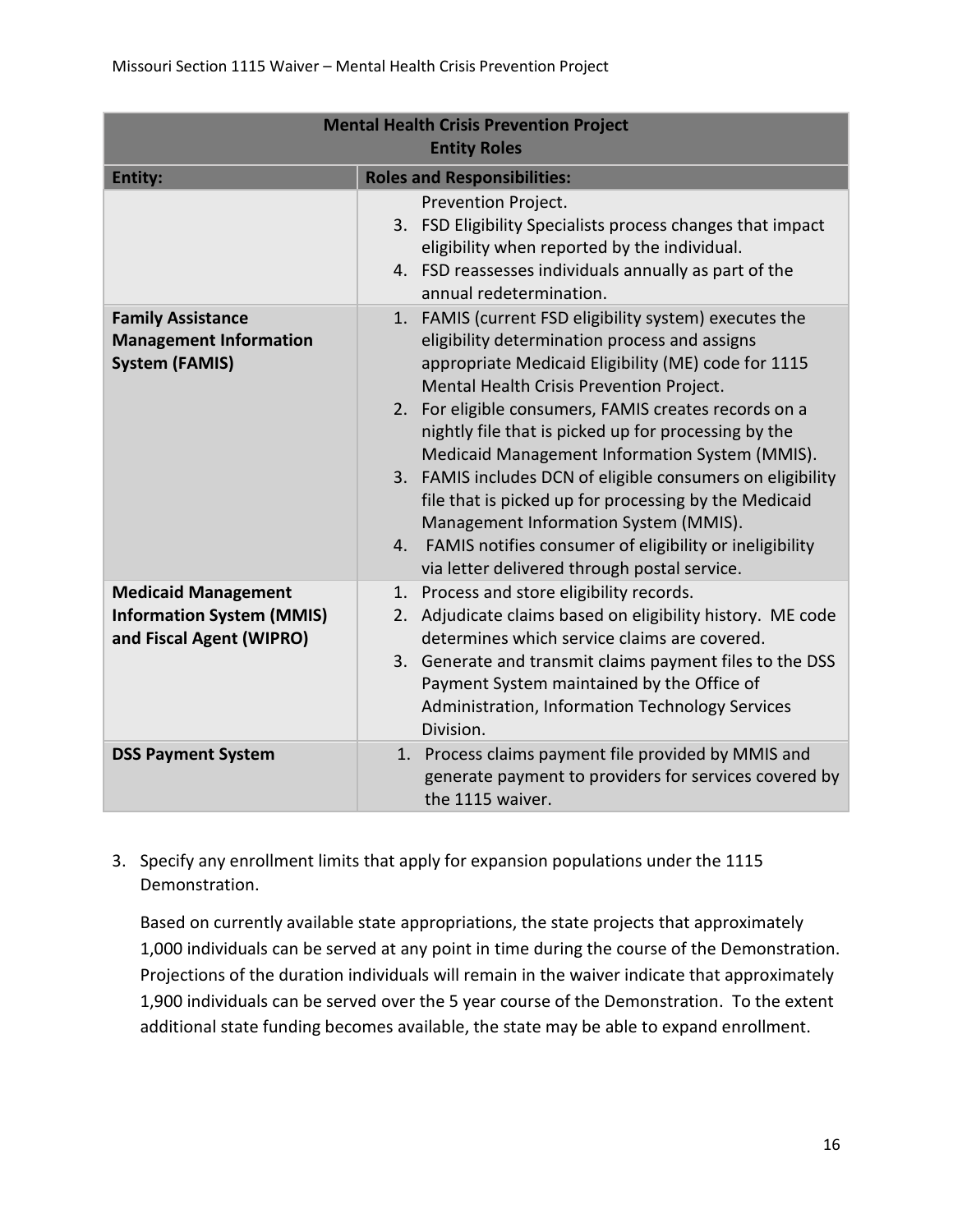4. Provide the projected number of individuals who would be eligible for the 1115 Demonstration, and indicate if the projections are based on current state programs (i.e., Medicaid State plan, or covered using other waiver authority, such as 1915(c)). If applicable, please specify the size of the populations currently served in those programs.

The crisis program entry points into the waiver, CMHL and ERE, are currently identifying approximately 1,000 individuals annually who appear to be eligible for the Demonstration. There has been a small amount of duplicated individuals from the first year to the second year in both the CMHL and ERE programs. Therefore the state projects approximately 4,600 individuals will be eligible for enrollment over the 5 year course of the Demonstration. Currently, uninsured young adults being identified by the ERE and CMHL programs either receive no services beyond an initial screening/assessment, or receive limited services for a brief duration if they happen to present to a behavioral health service provider that has a limited amount of general revenue available. Therefore, the benefit package provided by this Demonstration, aside from the screening/assessment, represents new services not currently funded by the state.

5. To the extent that long term services and supports are furnished (either in institutions or the community), describe how the 1115 Demonstration will address post-eligibility treatment of income, if applicable. In addition, indicate whether the 1115 Demonstration will utilize spousal impoverishment rules under section 1924, or will utilization regular posteligibility rules under 42 CFR 435.726 (SSI State and section 1634) or under 42 CFR 435.735 (209b State).

Not applicable.

6. Describe any changes in eligibility procedures the State will use for populations under the 1115 Demonstration, including any eligibility simplifications that require 1115 authority (such as continuous eligibility or express lane eligibility for adults or express lane eligibility for children after 2013).

The state is requesting 1115 authority to provide 1 year of continuous eligibility from the date of initial enrollment and each annual eligibility reinvestigation. The only exceptions to the continuous eligibility period are turning age 36 or discontinuing participation in the behavioral health treatment plan.

7. If applicable, describe any eligibility changes that the State is seeking to undertake for the purposes of transitioning Medicaid or CHIP eligibility standards to the methodologies or standards applicable in 2014 (such as financial methodologies for determining eligibility based on modified adjusted gross income), or in light of other changes in 2014.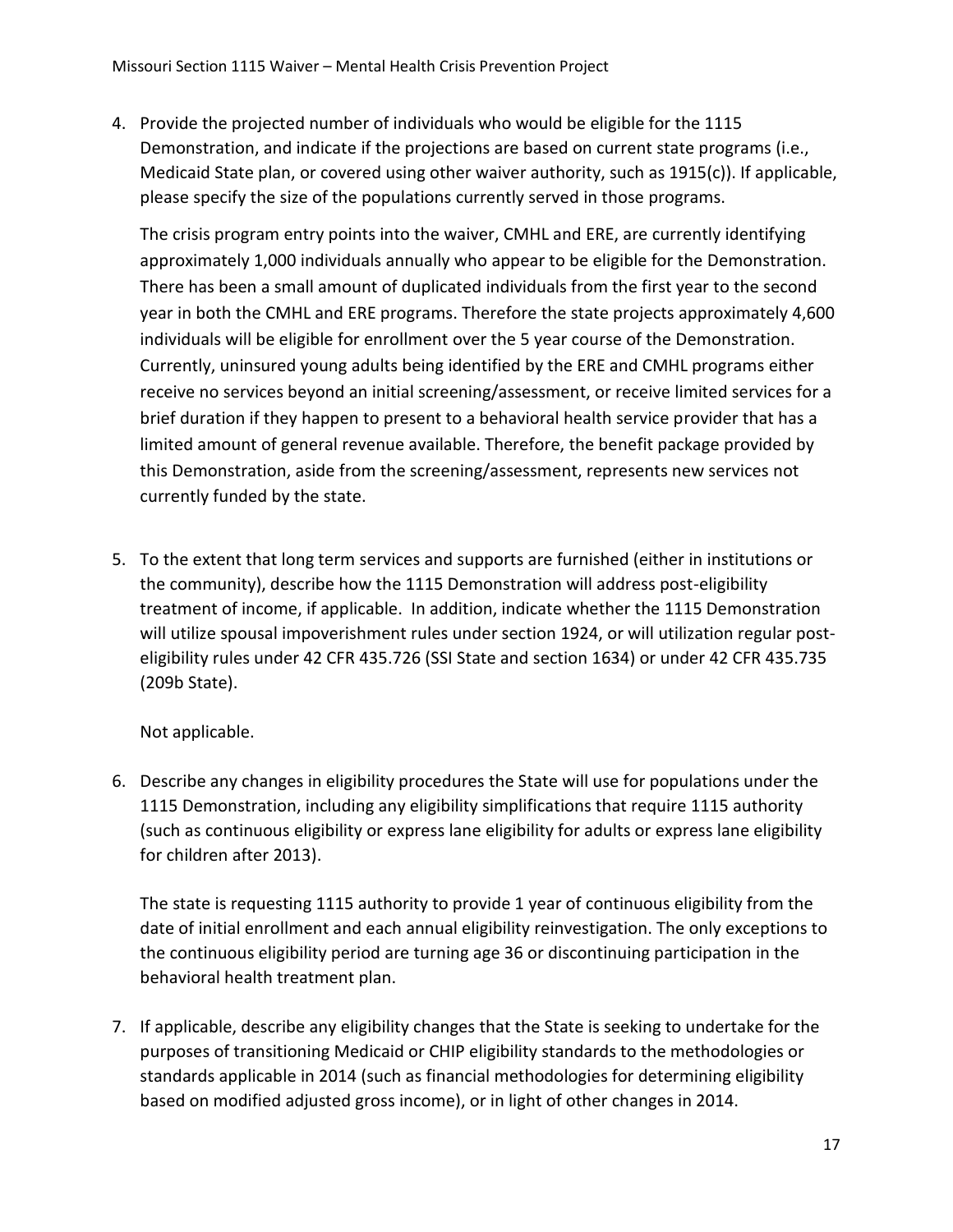Not applicable; as these changes have already been implemented.

# 1115 Demonstration Benefits and Cost Sharing Requirements

1. Indicate whether the benefits provided under the 1115 Demonstration differ from those provided under the Medicaid and/or CHIP State plan:

 $X$  Yes \_\_\_\_\_\_ No

2. Indicate whether the cost sharing requirements under the 1115 Demonstration differ from those provided under the Medicaid and/or CHIP State plan:

Yes X No

3. If changes are proposed, or if different benefit packages will apply to different eligibility groups affected by the 1115 Demonstration, please include a chart specifying the benefit package that each eligibility group will receive under the 1115 Demonstration:

The Demonstration will utilize one benefit package for all beneficiaries eligible under the Mental Health Crisis Prevention Project Demonstration group. This benefit package (see Table 4) includes selected outpatient, non-emergency department-based physical and dental<sup>19</sup> health care benefits and a comprehensive set of outpatient, non-residential behavioral health care benefits. This benefit package is designed to support effective interventions that will delay or prevent disability for individuals covered under the Demonstration and support improved health and wellness, as well as community engagement through employment and education, within the target population.

| <b>Eligibility Group Name</b>           | <b>Benefit Package</b>                             |
|-----------------------------------------|----------------------------------------------------|
| Mental Health Crisis Prevention Project | <b>Physical Health Services</b>                    |
|                                         | Physician/Certified Nurse<br>٠                     |
|                                         | Practitioner/Clinic/FQHC/RHC                       |
|                                         | Outpatient hospital (except Emergency<br>$\bullet$ |
|                                         | Department)                                        |
|                                         | Pharmacy                                           |
|                                         | $Lab/X-ray$                                        |
|                                         | Family planning                                    |
|                                         | Dental*                                            |
|                                         | <b>Behavioral Health Services</b>                  |
|                                         | Psychologist                                       |

## **Table 4: Demonstration Benefits**

 $\overline{\phantom{a}}$ 

 $19$  Pending approval of SPA #16-01, submitted January 6, 2016, anticipated effective date January 1, 2016.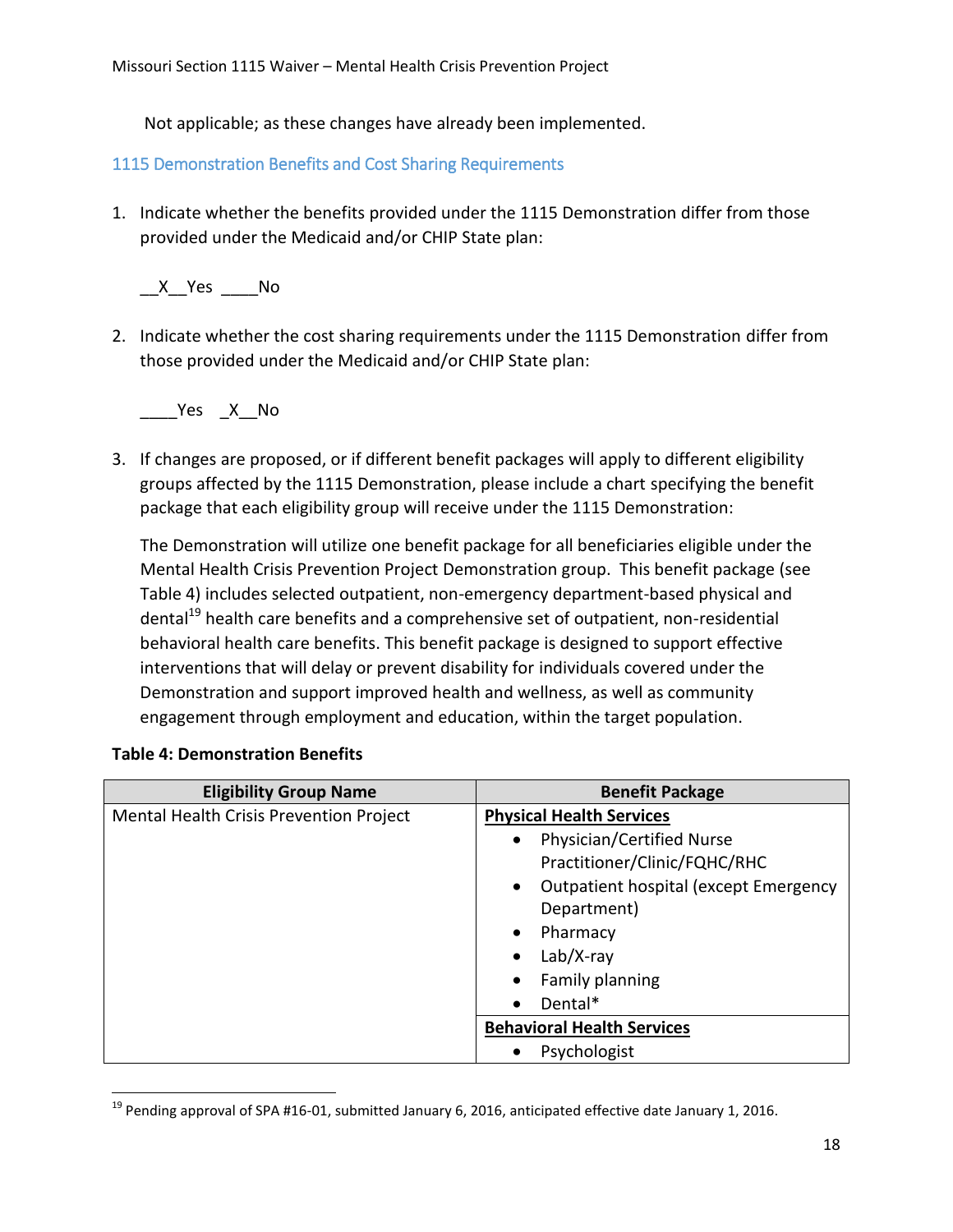| Social Worker/Professional Counselor            |
|-------------------------------------------------|
| Assertive community treatment<br>$\bullet$      |
| Behavioral health assessment<br>٠               |
| Collateral dependent counseling<br>٠            |
| Community support<br>$\bullet$                  |
| Crisis intervention<br>$\bullet$                |
| Family conference<br>٠                          |
| Family support<br>$\bullet$                     |
| Family therapy<br>$\bullet$                     |
| Group counseling<br>$\bullet$                   |
| Group psychoeducation<br>$\bullet$              |
| HIV counseling<br>$\bullet$                     |
| Individual counseling<br>$\bullet$              |
| Intensive evidence based practices<br>$\bullet$ |
| Medically monitored inpatient<br>$\bullet$      |
| detoxification                                  |
| <b>Medication management</b><br>٠               |
| Metabolic syndrome screening<br>$\bullet$       |
| Methadone dosing<br>$\bullet$                   |
| <b>Nursing services</b><br>$\bullet$            |
| Peer support<br>$\bullet$                       |
| Professional consultation<br>$\bullet$          |
| Psychiatric diagnostic evaluation<br>$\bullet$  |
| Psychosocial rehabilitation-IMR<br>$\bullet$    |
| Supported employment                            |
| <b>Treatment planning</b>                       |
|                                                 |

\* Pending approval of SPA #16-01, submitted January 6, 2016, anticipated effective date January 1, 2016.

4. If electing benchmark-equivalent coverage for a population, please indicate which standard is being used:

The Demonstration will not be offering a benchmark-equivalent benefit design.

5. In addition to the Benefit Specification and Qualifications form, please complete the following chart if the 1115 Demonstration will provide benefits that differ from the Medicaid or CHIP State plan.

Missouri Medicaid has traditionally defined separate benefit packages for mental health (Community Psychiatric Rehabilitation) and substance use disorders (Comprehensive Substance Treatment and Rehabilitation). In 2011, Missouri began merging the Division of Alcohol and Drug Abuse and the Division of Comprehensive Psychiatric Services into a single Division of Behavioral Health, which has facilitated an ongoing reassessment of integrated services and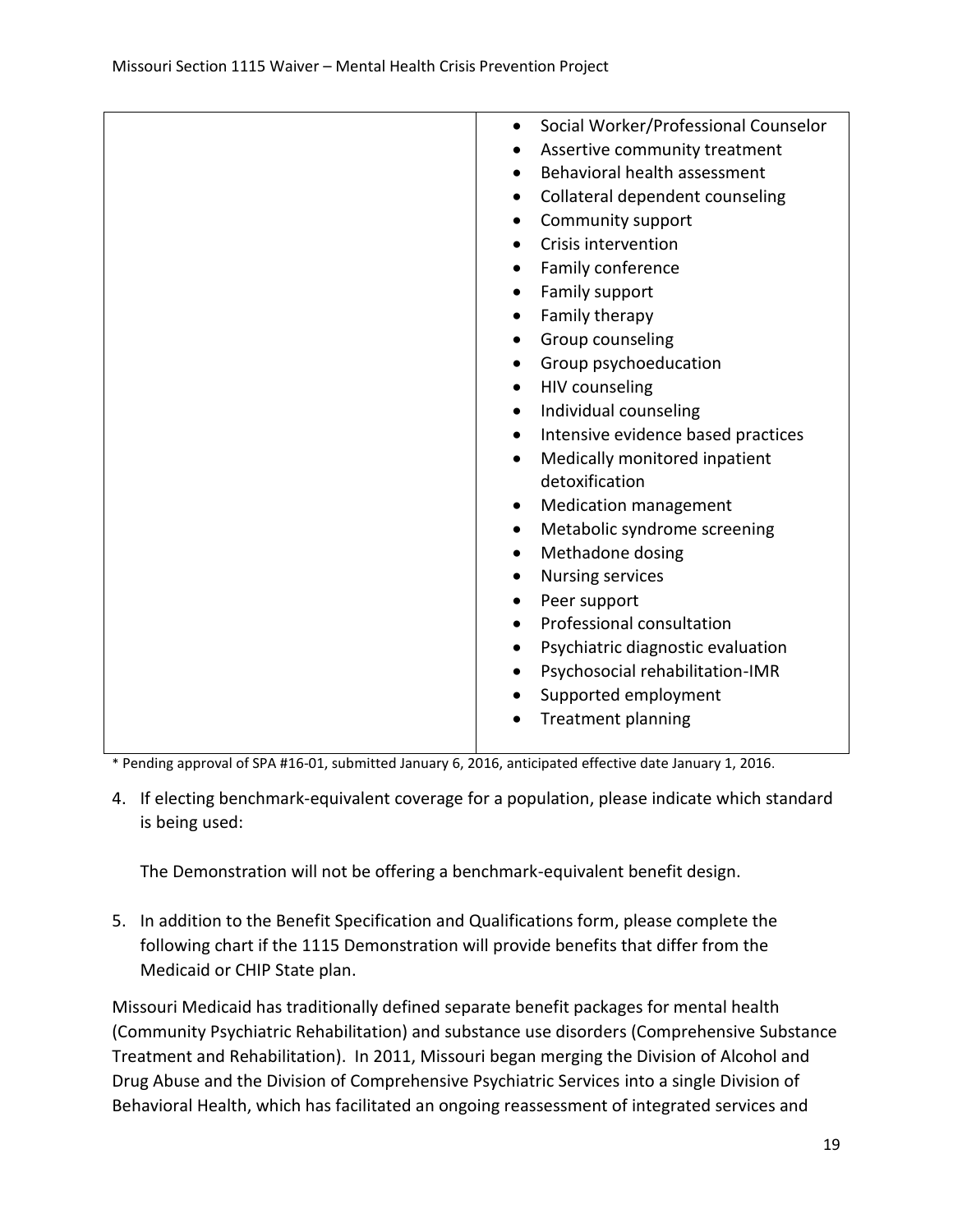philosophy. Under this Demonstration, eligible individuals from age 21 through 35 will receive behavioral health services under a combined benefit design. With some exceptions, noted in Table 5 and Table 7, the Demonstration benefit package is providing access to the same sets of mental health and substance use treatment services available under the traditional Missouri State Plan. Of note, Missouri proposes to enhance employment support services for the Demonstration population, to further support the Demonstration goal of increased employment among the target population. Please see Appendix I for the Benefit Specification and Qualifications forms.

| <b>Proposed Benefits Differing from State Plan</b> |                                                                                                                                                                                                                                                                                                                                                                                                                                                                                                     |  |
|----------------------------------------------------|-----------------------------------------------------------------------------------------------------------------------------------------------------------------------------------------------------------------------------------------------------------------------------------------------------------------------------------------------------------------------------------------------------------------------------------------------------------------------------------------------------|--|
| <b>Outpatient hospital</b>                         | <b>Excludes Emergency Department services</b>                                                                                                                                                                                                                                                                                                                                                                                                                                                       |  |
| <b>Combined BH Benefit</b>                         | Except where specifically noted below, the<br>services included in the waiver combined BH<br>benefit are already provided under the MO<br>state plan (CPR or CSTAR). Unlike under the<br>state plan, MI and SUD services for the<br>waiver eligible population are being offered<br>as part of a combined benefit; in addition,<br>they are in some cases renamed or<br>refined/reorganized in order to encourage<br>more consistency within the combined<br>benefit and across individuals served. |  |
|                                                    | <b>Benefits Specification and Qualifications</b><br>forms have been completed for each of the<br>services listed below.                                                                                                                                                                                                                                                                                                                                                                             |  |
| Assertive community treatment<br>$\bullet$         |                                                                                                                                                                                                                                                                                                                                                                                                                                                                                                     |  |
| Behavioral health assessment<br>$\bullet$          |                                                                                                                                                                                                                                                                                                                                                                                                                                                                                                     |  |
| Collateral dependent counseling<br>$\bullet$       |                                                                                                                                                                                                                                                                                                                                                                                                                                                                                                     |  |
| Community support<br>$\bullet$                     |                                                                                                                                                                                                                                                                                                                                                                                                                                                                                                     |  |
| Crisis intervention<br>$\bullet$                   |                                                                                                                                                                                                                                                                                                                                                                                                                                                                                                     |  |
| Family conference<br>$\bullet$                     |                                                                                                                                                                                                                                                                                                                                                                                                                                                                                                     |  |
| Family support                                     | Will be available to a broader age group of<br>waiver eligible than under the state plan (up<br>to age 26, compared to state plan coverage<br>up to age 21)                                                                                                                                                                                                                                                                                                                                         |  |
| Family therapy<br>٠                                |                                                                                                                                                                                                                                                                                                                                                                                                                                                                                                     |  |
| Group counseling<br>$\bullet$                      |                                                                                                                                                                                                                                                                                                                                                                                                                                                                                                     |  |
| Group psychoeducation<br>$\bullet$                 |                                                                                                                                                                                                                                                                                                                                                                                                                                                                                                     |  |
| <b>HIV counseling</b><br>$\bullet$                 |                                                                                                                                                                                                                                                                                                                                                                                                                                                                                                     |  |

#### **Table 5: Benefits Differing from State Plan**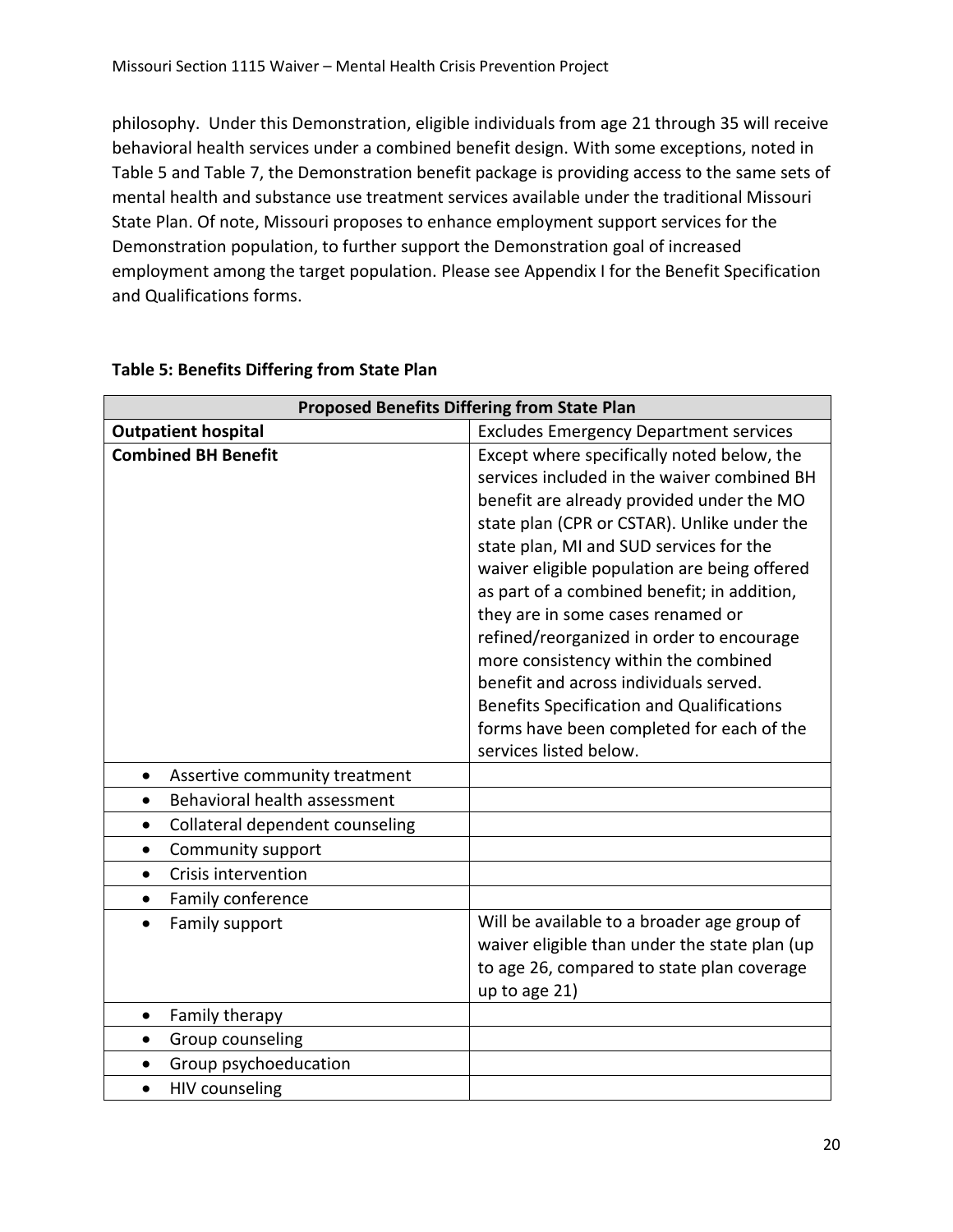| <b>Proposed Benefits Differing from State Plan</b> |                                                                                                                                                             |  |
|----------------------------------------------------|-------------------------------------------------------------------------------------------------------------------------------------------------------------|--|
| Individual counseling                              |                                                                                                                                                             |  |
| Intensive evidence based practices                 | Will be available to a broader age group of<br>waiver eligible than under the state plan (up<br>to age 26, compared to state plan coverage<br>up to age 21) |  |
| Medically monitored inpatient<br>detoxification    |                                                                                                                                                             |  |
| <b>Medication management</b>                       |                                                                                                                                                             |  |
| Metabolic syndrome screening                       |                                                                                                                                                             |  |
| Methadone dosing                                   |                                                                                                                                                             |  |
| <b>Nursing services</b>                            |                                                                                                                                                             |  |
| Peer support                                       |                                                                                                                                                             |  |
| Professional consultation                          |                                                                                                                                                             |  |
| Psychiatric diagnostic evaluation                  |                                                                                                                                                             |  |
| Psychosocial rehabilitation-IMR                    | Limited to illness, management, and<br>recovery                                                                                                             |  |
| Supported employment                               | New service; job development and job<br>coaching included, which are not otherwise<br>available under CPR or CSTAR                                          |  |
| <b>Treatment planning</b>                          |                                                                                                                                                             |  |

6. Indicate whether Long Term Services and Supports will be provided.

 $\frac{1}{2}$  Yes  $\frac{1}{2}$  X No

7. Indicate whether premium assistance for employer-sponsored coverage will be available through the 1115 Demonstration.

\_\_\_\_Yes \_\_X\_\_No

8. If different from the State plan, provide the premium amounts by eligibility group and income level.

Not applicable.

9. Include a table if the Demonstration will require copayments, coinsurance and/or deductibles that differ from the Medicaid State plan.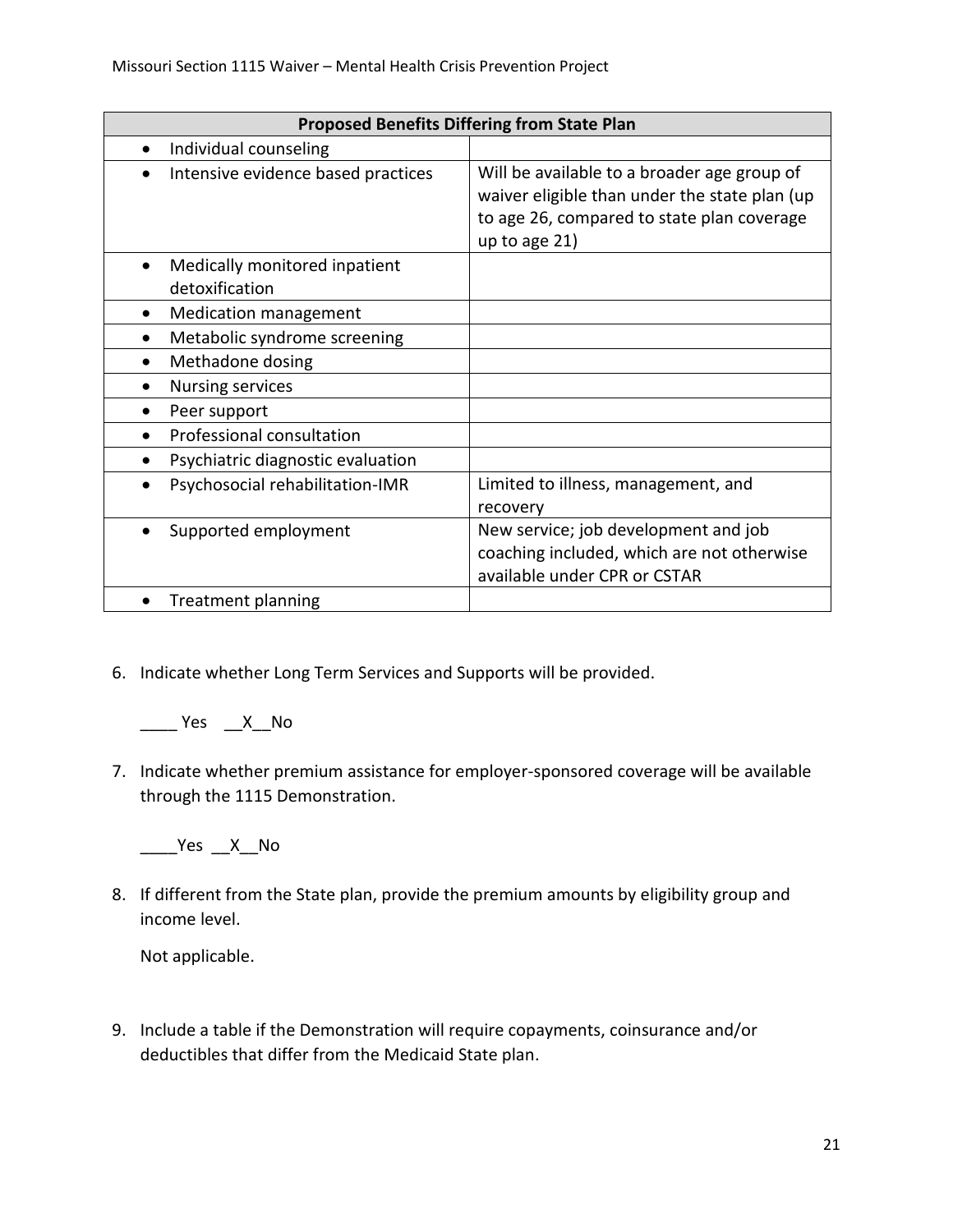The Demonstration will utilize the same copayments, coinsurance and/or deductibles as the Medicaid State Plan.

10. Indicate if there are any exemptions from the proposed cost sharing.

Not applicable.

Delivery System and Payment Rates for Services

1. Indicate whether the delivery system used to provide benefits to Demonstration participants will differ from the Medicaid and/or CHIP State plan:

\_\_\_\_Yes \_\_x\_\_No

2. Describe the delivery system reforms that will occur as a result of the Demonstration, and if applicable, how they will support the broader goals for improving quality and value in the health care system. Specifically, include information on the proposed Demonstration's expected impact on quality, access, cost of care, and potential to improve the health status of the populations covered by the Demonstration. Also include information on which populations and geographic areas will be affected by the reforms.

The Demonstration will utilize the state's existing fee for service delivery system and the system of care that has been developed for individuals with SMI and/or SUD. The Demonstration will leverage the two existing service entry points – the ERE and CMHL programs – which have been highly successful in identifying individuals experiencing a crisis and linking individuals to available services through highly trained community support specialists. However, once identified through these entry points, access to services for many of these young adults is limited, sporadic and costly due to lack of insurance coverage. This Demonstration is expected to positively impact access to care and outcomes for young adults statewide who are experiencing a behavioral health crisis by utilizing the existing delivery system and system of care to enable individuals to access the services they need to achieve and maintain stability.

3. Indicate the delivery system that will be used in the Demonstration by checking one or more of the following boxes:

\_\_\_Managed care

- \_\_\_Managed Care Organization
- \_\_\_Prepaid Inpatient Health Plans
- \_\_\_Prepaid Ambulatory Health Plans
- \_x\_\_Fee for service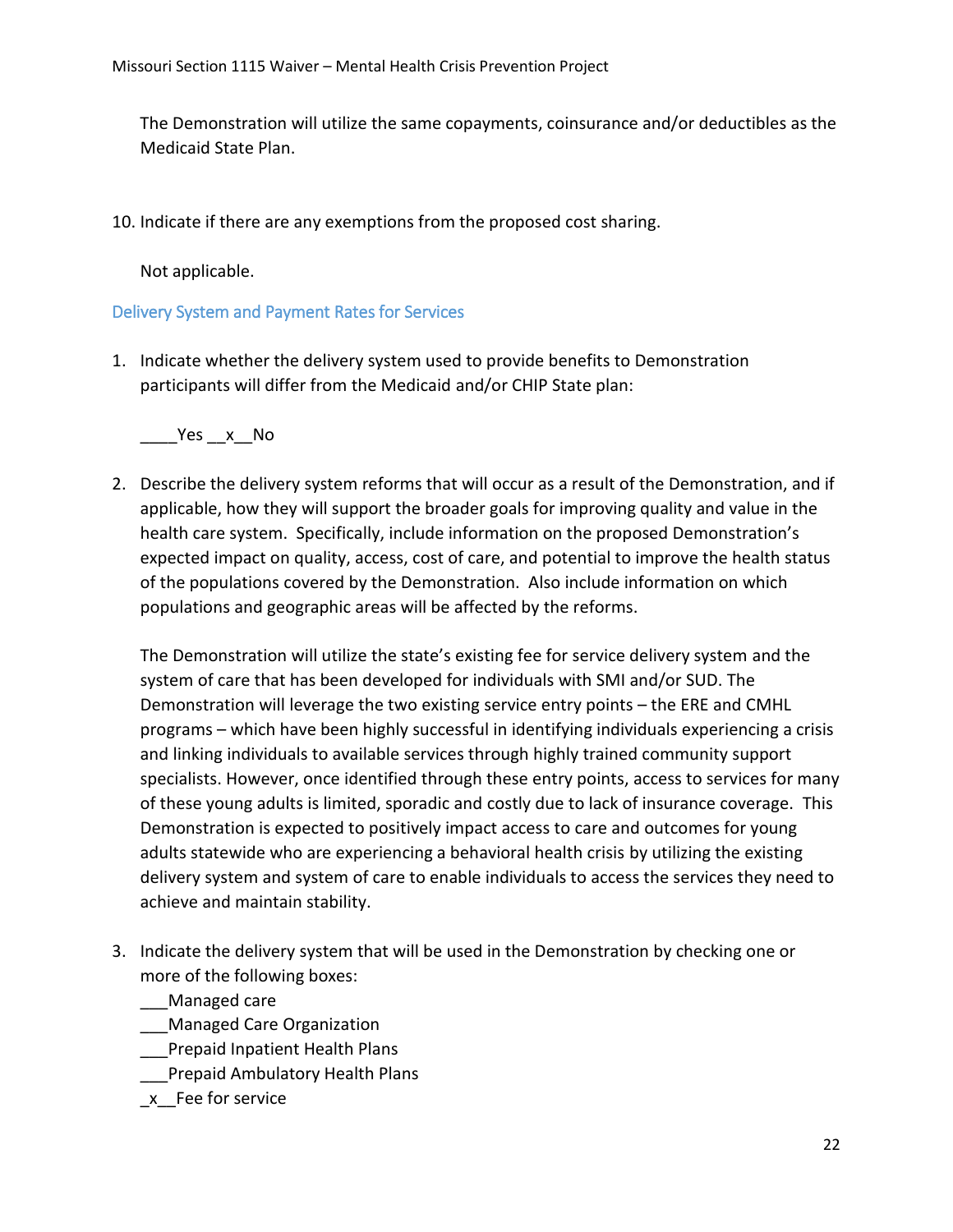Primary Care Case Management

\_\_\_Health homes

- \_\_\_Other
- 4. If multiple delivery systems will be used, please include a table that depicts the delivery system that will be utilized in the Demonstration for each eligibility group that participates in the Demonstration (an example is provided). Please also include the appropriate authority if the Demonstration will use a delivery system that is currently authorized under the State plan, section 1915(a) option, section 1915(b) or section 1932 option.

Not applicable. The Demonstration will utilize a fee-for-service delivery system for all eligibles.

## **Table 6: Delivery Systems and Authorities**

| <b>Eligibility Group Name</b> | <b>Delivery System</b>       | <b>Authority</b>        |
|-------------------------------|------------------------------|-------------------------|
| <b>Mental Health Crisis</b>   | Fee-for service (medical)    | State Plan, 1115 waiver |
| <b>Prevention Project</b>     | Fee-for-service (behavioral) | State Plan, 1115 waiver |

- 5. If the Demonstration will utilize a managed care delivery system:
	- a. Indicate whether enrollment will be voluntary or mandatory. If mandatory, is the state proposing to exempt and/or exclude populations?
	- b. Indicate whether managed care will be statewide, or will operate in specific areas of the state;
	- c. Indicate whether there will be a phased-in rollout of managed care (if managed care is not currently in operation or in specific geographic areas of the state);
	- d. Describe how will the state assure choice of MCOs, access to care and provider network adequacy; and
	- e. Describe how the managed care providers will be selected/procured.

Not applicable.

6. Indicate whether any services will not be included under the proposed delivery system and the rationale for the exclusion.

As described above, the benefit design for the Demonstration population provides a tailored set of services to provide the most critical behavioral health and physical health services to a population that otherwise has no coverage in Missouri. In order to maximize people served within the resources available for this Demonstration, the State selected the most essential primary care and outpatient/community based services and avoided those that were most cost prohibitive (e.g., inpatient hospital services, emergency department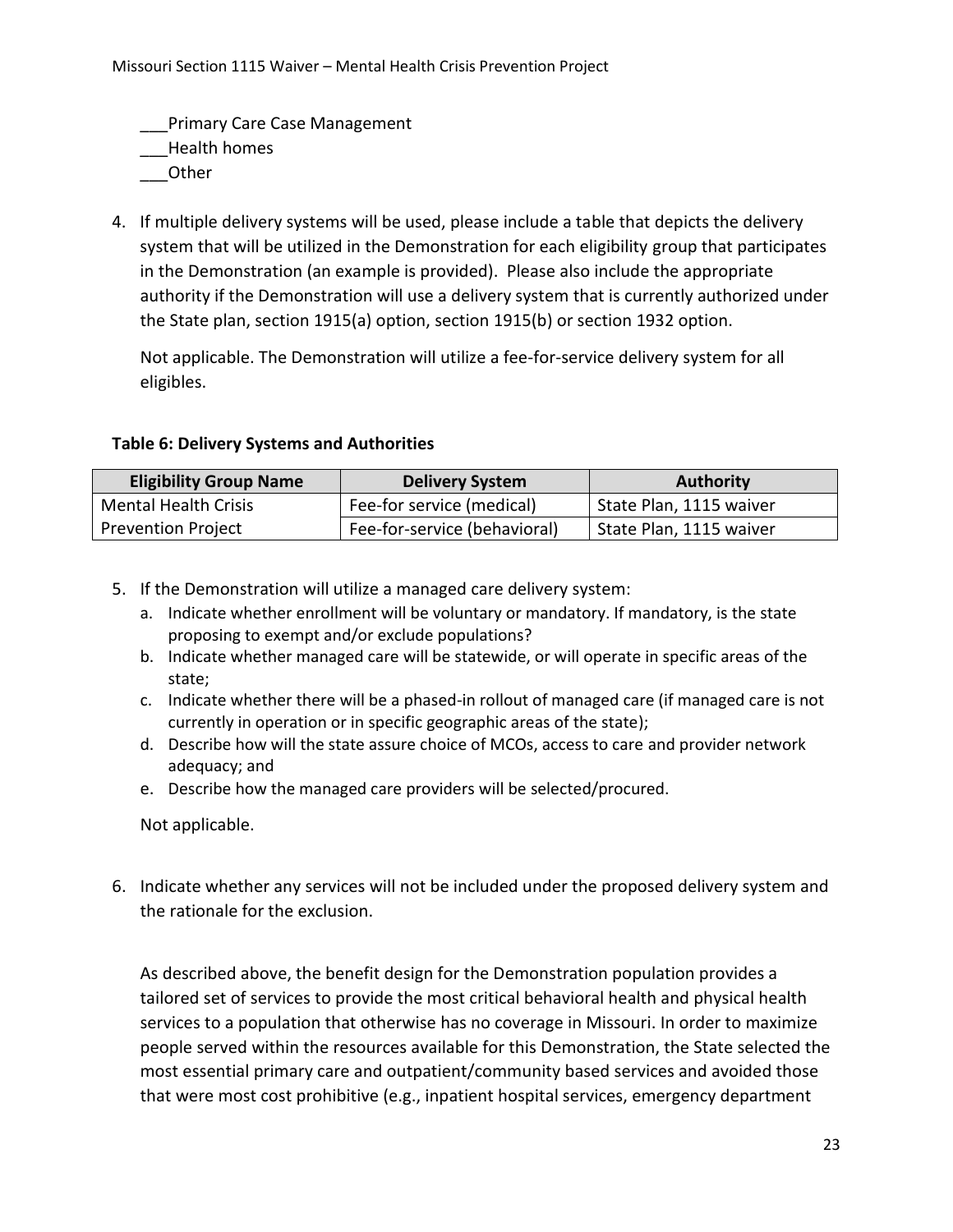services, residential treatment services, day services). The goal of the benefit design was to support effective physical and behavioral health interventions that could best minimize or avoid the need for higher cost services, promote recovery in the community, and prevent or delay the onset of a more serious disability. The benefits proposed provide a strong foundation for increased success of the ERE Project and the CMHL Program, enhancing the ability of the cross-system community partnerships with Community Mental Health Centers, hospitals, law enforcement and other providers to connect young adults in behavioral health crises with the services that can avoid unnecessary hospitalization, incarceration, homelessness, unemployment and escalating health problems.

Demonstration beneficiaries will access non-covered services in the same manner they do now. Behavioral health services are available through limited state general revenue funding, and CMHCs provide referral services for uninsured persons and connect them to physical health services such as inpatient and emergency rooms, and to other sources of local and safety net funding where it is available. Inpatient services for uninsured persons will continue to be covered under the disproportionate share payments. The State will be providing primary care and other outpatient services that, combined with the behavioral health service package and coordination provided by community support specialists, is expected to reduce the need for non-covered services.

| <b>Non-Covered Physical Health Services</b> | <b>Rationale for Excluding</b>       |
|---------------------------------------------|--------------------------------------|
| Ambulance                                   | The Physical Health Services which   |
| <b>Ambulatory Surgical Care</b>             | are not being offered as part of the |
| <b>Birthing Center</b>                      | benefit for waiver eligible          |
| Targeted Case Management - Foster Care      | individuals were not considered      |
| Targeted Case Management - HCY & Lead       | critical for the behavioral health   |
| Targeted Case Management - MRDD             | early intervention intention of the  |
| Targeted Case Management - Prenatal         | Demonstration and were eliminated    |
| Targeted Case Management - MI, SED          | in reflection of limited funding     |
| Comprehensive Day rehabilitation            | availability.                        |
| services for head-injured                   |                                      |
| Dentures                                    |                                      |
| Diabetes self-management training           |                                      |
| Durable medical equipment                   |                                      |
| Environmental lead assessments              |                                      |
| Hearing aid (audiology)                     |                                      |
| Health home                                 |                                      |
| Home health                                 |                                      |
| Hospice                                     |                                      |

#### **Table 7: Non-Covered Services**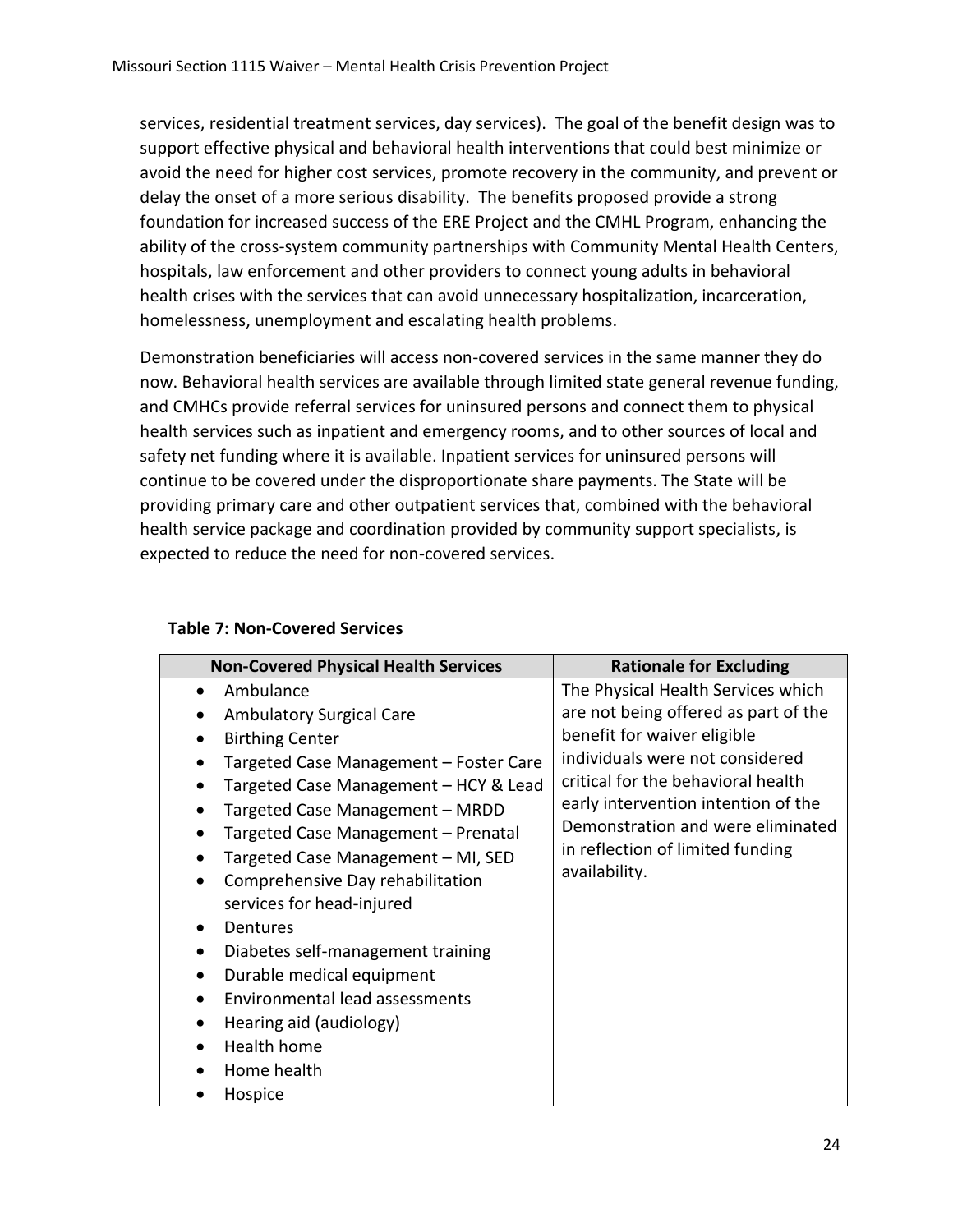| <b>Non-Covered Physical Health Services</b>    | <b>Rationale for Excluding</b>                       |
|------------------------------------------------|------------------------------------------------------|
| ICF/MR<br>$\bullet$                            |                                                      |
| Inpatient hospital                             |                                                      |
| Non-emergency medical transportation           |                                                      |
| Nurse midwife                                  |                                                      |
| Nursing facility                               |                                                      |
| Optical                                        |                                                      |
| Orthodontics                                   |                                                      |
| Outpatient hospital emergency                  |                                                      |
| department                                     |                                                      |
| Personal care                                  |                                                      |
| Podiatry                                       |                                                      |
| Private duty nursing                           |                                                      |
| <b>Rehabilitation Center</b>                   |                                                      |
| Section 1915(c) waiver services                |                                                      |
| Therapy-Occupational, Physical and             |                                                      |
| Speech (Independent Practice)                  |                                                      |
| Transplants                                    |                                                      |
|                                                |                                                      |
| <b>Non-Covered Behavioral Health Services</b>  | <b>Rationale for Excluding</b>                       |
| <b>Selected CPR services</b>                   |                                                      |
| Psychosocial rehabilitation                    | Current services beyond illness                      |
|                                                | management and recovery not                          |
|                                                | considered appropriate/critical to                   |
|                                                | the population                                       |
| Psychosocial rehabilitation - youth            | Not age appropriate                                  |
| Day treatment - youth<br>Family assistance     | Not age appropriate                                  |
| Intake evaluation                              | Not age appropriate<br>Service elements available as |
|                                                | behavioral health assessment in                      |
|                                                | the waiver                                           |
| Annual evaluation                              | Service elements available as                        |
|                                                | behavioral health assessment in                      |
|                                                | the waiver                                           |
| Co-occurring assessment supplement             | Service elements available as                        |
|                                                | behavioral health assessment in                      |
|                                                | the waiver                                           |
| Intensive community psychiatric rehabilitation | Services not age appropriate or                      |
|                                                | too costly for Demonstration                         |
|                                                | budget                                               |
| Intensive CPR residential                      | Residential services and supports                    |
|                                                | too costly for Demonstration                         |
|                                                | budget                                               |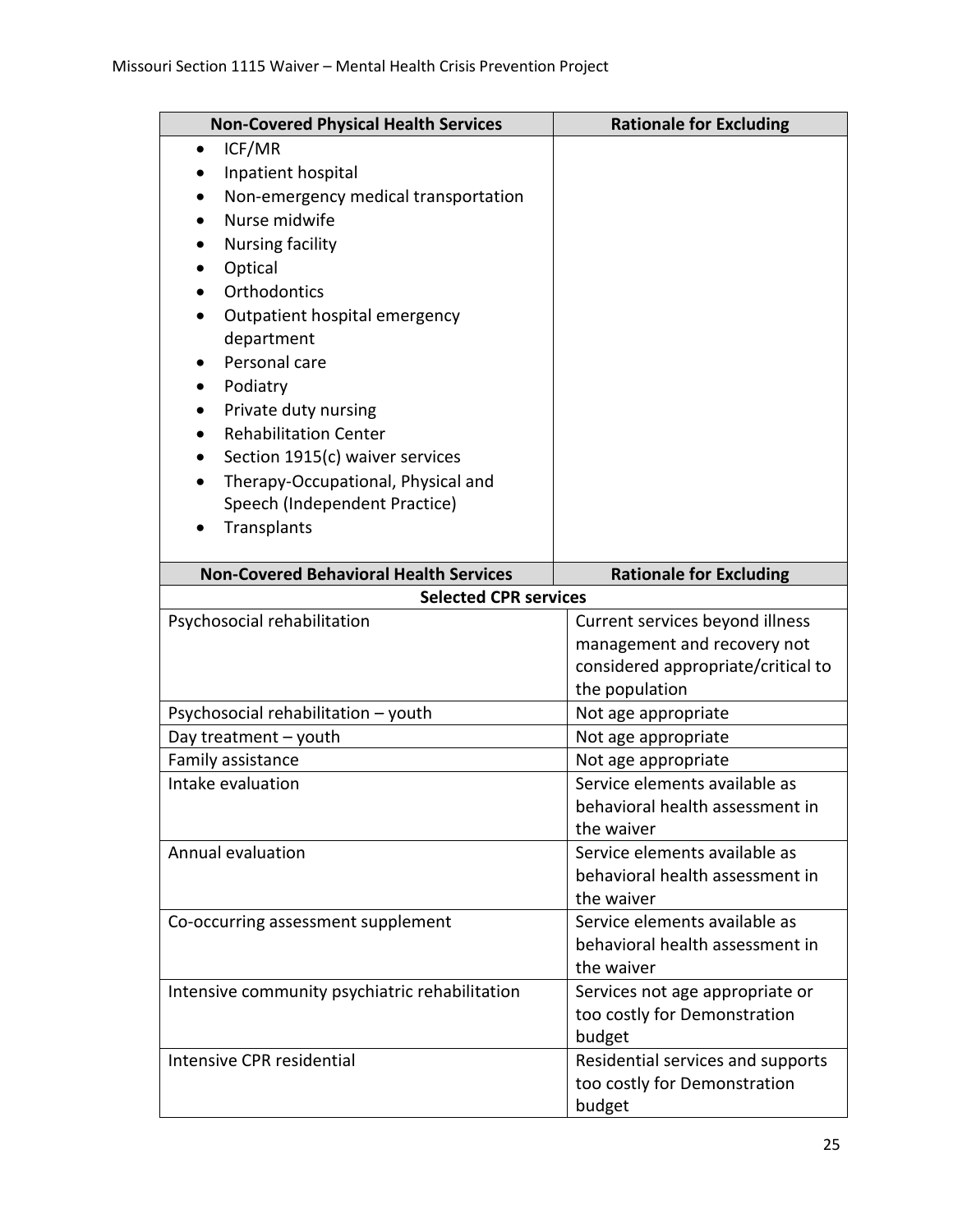| <b>Non-Covered Physical Health Services</b> | <b>Rationale for Excluding</b>        |  |
|---------------------------------------------|---------------------------------------|--|
| <b>Selected CSTAR services</b>              |                                       |  |
| Comprehensive assessment                    | Service elements available as         |  |
|                                             | behavioral health assessment in       |  |
|                                             | the waiver                            |  |
| Comprehensive assessment update             | Service elements available as         |  |
|                                             | behavioral health assessment in       |  |
|                                             | the waiver                            |  |
| Assessment (CSTAR with ASI-MV)              | Not age appropriate                   |  |
| Assessment-adolescent                       | Not age appropriate                   |  |
| Day treatment                               | Not age appropriate                   |  |
| Physician certification                     | Not age appropriate                   |  |
| Outpatient measurement                      | Not age appropriate                   |  |
| Adolescent treatment support                | Not age appropriate                   |  |
| Extended day treatment                      | Service elements available as         |  |
|                                             | <b>Nursing Services and Metabolic</b> |  |
|                                             | Syndrome Screening in the waiver      |  |

7. If the Demonstration will provide personal care and/or long term services and supports, please indicate whether self-direction opportunities are available under the Demonstration. If yes, please describe the opportunities that will be available, and also provide additional information with respect to the person-centered services in the Demonstration and any financial management services that will be provided under the Demonstration.

 $Yes$   $X$  No

Not applicable.

8. If fee-for-service payment will be made for any services, specify any deviation from State Plan provider payment rates. If the services are not otherwise covered under the State plan, please specify the rate methodology.

With the exception of the new Supported Employment service, Missouri will use existing fee-for-service rates for covered services. The new Supported Employment service will utilize the existing fee-for-service rate established for Community Support. Community Support Specialists will be providing the new Supported Employment service.

9. If payment is being made through managed care entities on a capitated basis, specify the methodology for setting capitation rates, and any deviations from the payment and contracting requirements under 42 CFR Part 438.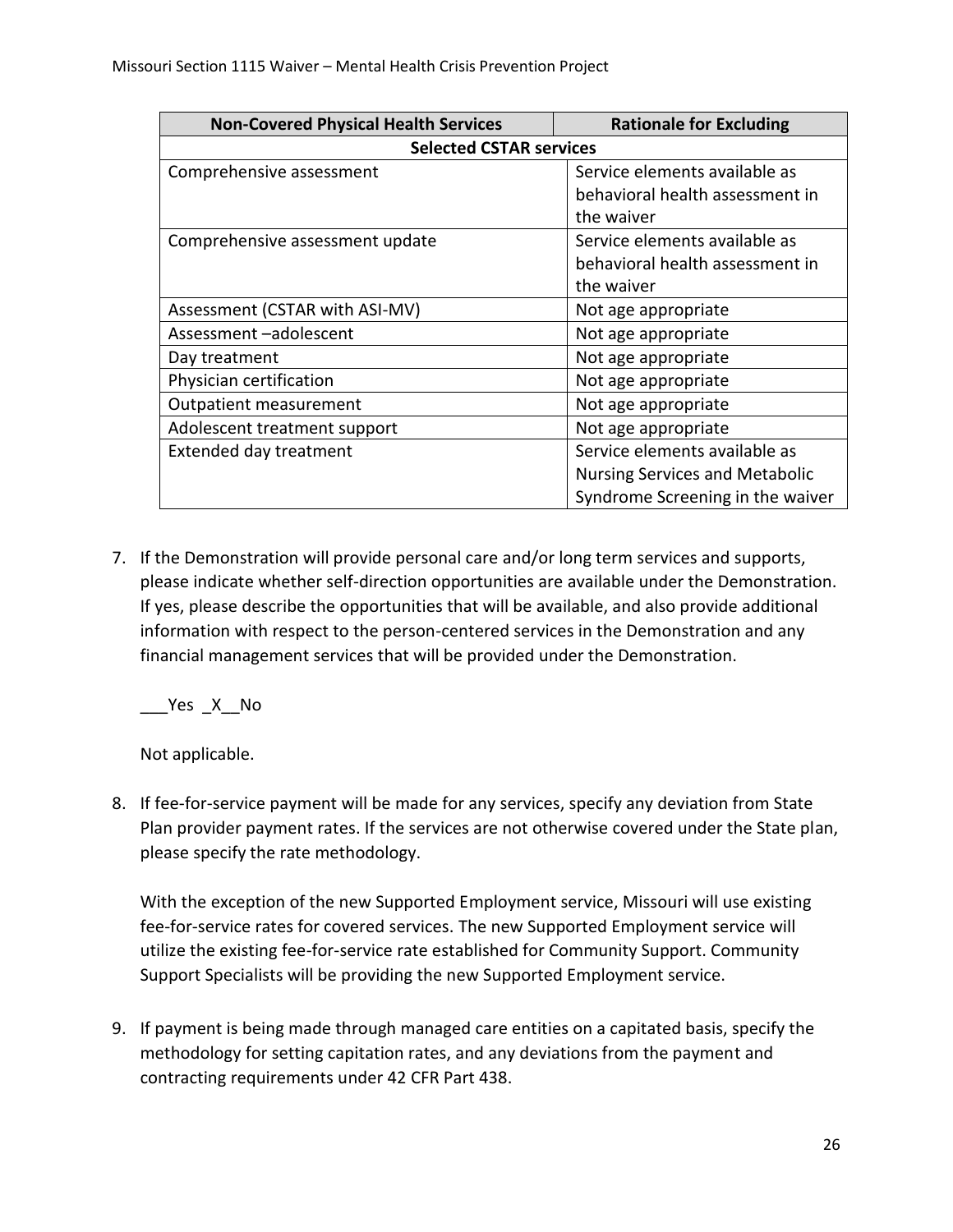Not applicable.

### Implementation of Demonstration

1. Describe the implementation schedule. If implementation is a phase-in approach, please specify the phases, including starting and completion dates by major component/milestone.

In anticipation of the submission and approval of the Demonstration application, the State is working to modify systems including financial, contracting, policy, regulations, and all other necessary components to operate the Demonstration, with an anticipated start date of enrollment of July 1, 2016. These components will have varying completion dates between January and June 2016. In addition the State will be providing training to CMHCs participating in the Demonstration between January and June 2016, and ongoing, focusing on all aspects of the operation of the Demonstration.

2. Describe how potential Demonstration participants will be notified/enrolled into the Demonstration.

All persons who come into services through the ERE and CMHL entry points will be assessed for waiver eligibility and, if eligible, will be educated on enrollment procedures and benefits. Outreach and education will be focused on the key persons involved in operating those programs and making referrals to them. The State's outreach plan will include informing and educating the CMHCs who operate ERE and CMHL programs, and educating the key community partners who make referrals to those programs: law enforcement personnel (CMHL) and hospitals (ERE). The State will develop an outreach and education plan with all necessary informational materials to guide these interactions, including but not limited to eligibility guidelines, enrollment procedures and covered benefits. In addition, CMHC staff will assist eligible persons with all aspects of enrollment in the Demonstration including completing the application for Medicaid eligibility. Once a person is enrolled in the Demonstration they will be formally notified in writing of their enrollment and all rights, responsibilities, and benefits available under the Demonstration. Persons referred to the ERE and CMHL programs in the 30 days prior to the waiver start date, who meet eligibility requirements, will be eligible for admission into the waiver. These persons' Medicaid eligibility and waiver start date cannot be prior to the waiver start date.

3. If applicable, describe how the State will contract with managed care organizations to provide Demonstration benefits, including whether the State needs to conduct a procurement action.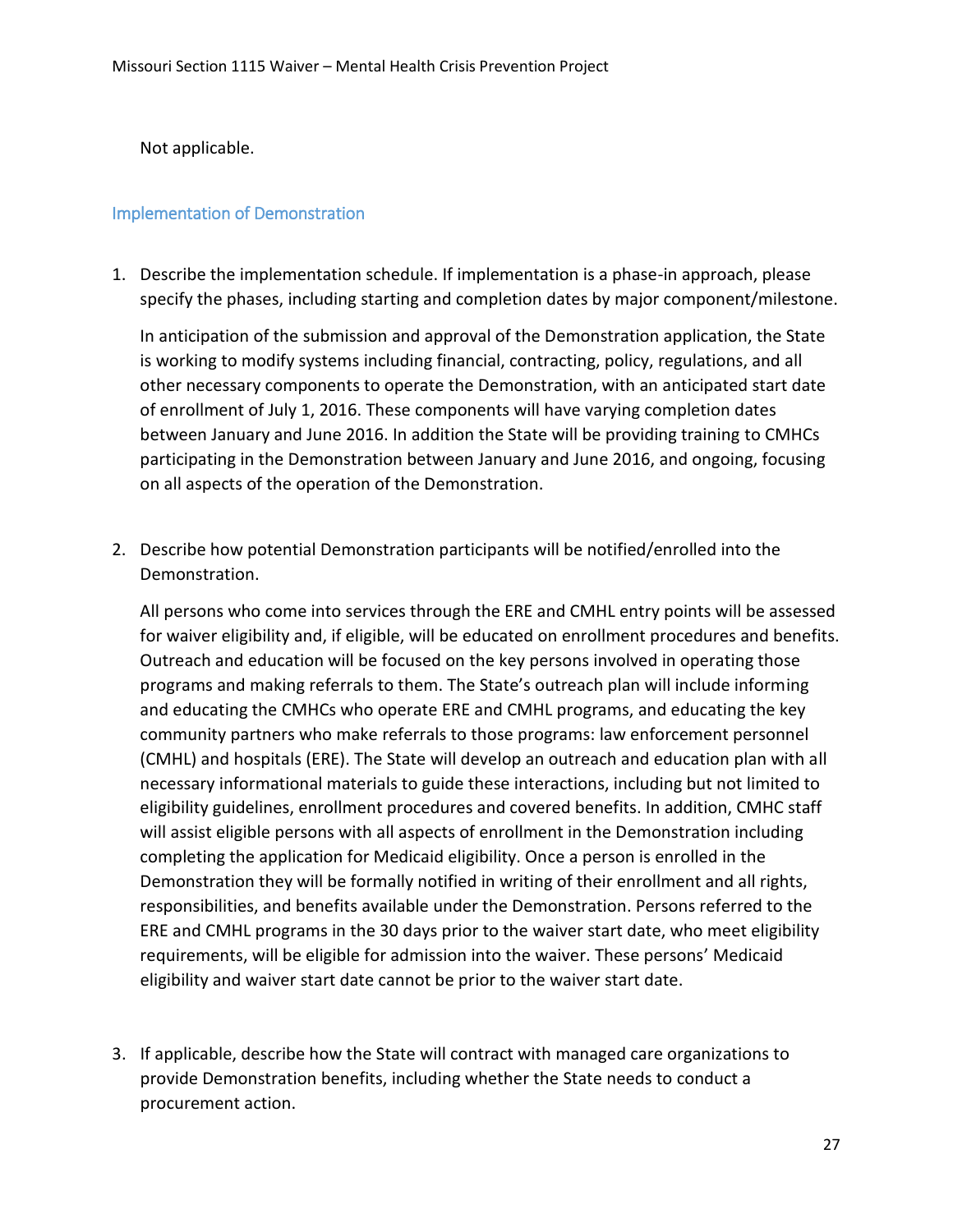## Not applicable.

## Demonstration Financing and Budget Neutrality:

The budget neutrality model utilized in this waiver is a disability diversion model. In this model, the with-waiver budget limit will consist of the projected costs of the waiver intervention services for enrolled waiver populations. By improving access to these services for this segment of the uninsured population in Missouri, the State hopes to improve physical and behavioral health outcomes and delay or reverse the progression towards disability. Therefore, the without waiver budget projection is determined by approximating the cost if some portion of the waiver enrollees were to become disabled without receiving these waiver services and instead be enrolled in Medicaid with full benefits. This approach is similar to a nursing home diversion model which creates a budget limit for waiver services that cannot exceed the cost of nursing facilities were the waiver enrolled individual to become Medicaid eligible. To ensure budget neutrality, Medicaid cost savings will come from:

- Effective management of previously uninsured young adults who experience SMI and SUD;
- Slowing and, in many instances, diverting the trajectory toward disability and enrollment into Medicaid with high cost service utilization, thus avoiding more costly Medicaid State Plan services; and
- Stabilizing behavioral health disorders and their co-morbid medical conditions to avoid long term Medicaid eligibility for some individuals. For others, the outcome of the early intervention will result in conditions that are easier to manage, less disabling and less costly than disability-related Medicaid.

Though not part of the budget neutrality model, the State also expects the Demonstration to have a significant positive impact on the ability of enrolled individuals to become and remain employed (or continue their education) and avoid the corrections system, thereby reducing reliance on other publicly supported programs as well.

Required financing and budget neutrality documentation can be found in Appendix II.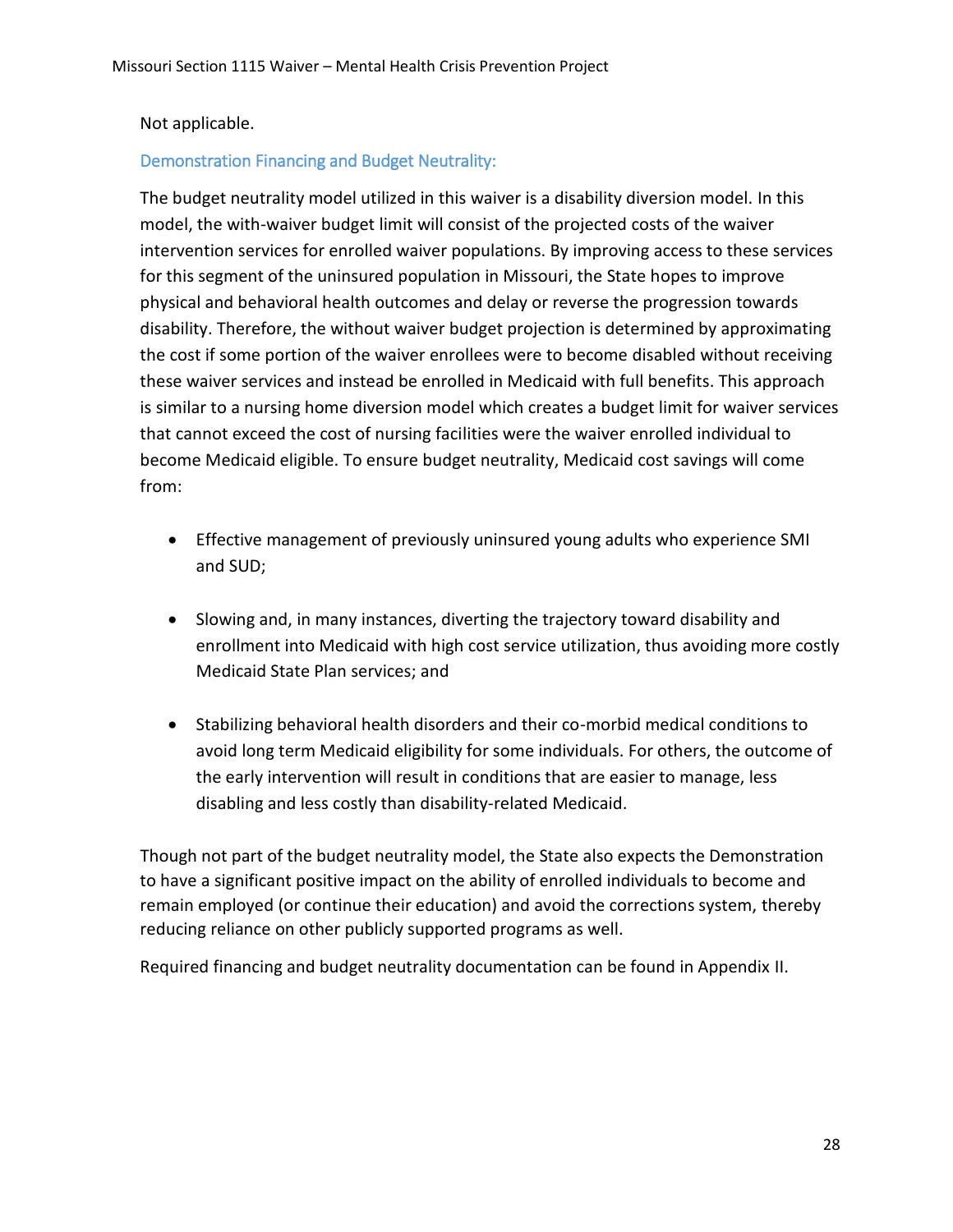## List of Proposed Waivers and Expenditure Authorities

1. Provide a list of proposed waivers and expenditure authorities. Describe why the State is requesting the waiver or expenditure authority and how it will be used.

Missouri requests, under the authority of Section 1115(a)(2) of the Social Security Act, that expenditures made by Missouri for the items identified below, which are not otherwise included as expenditures under Section 1903 of the Act, shall, for the period of this Demonstration, be regarded as expenditures under the state's title XIX plan.

**Expenditures for a targeted benefit package for the population eligible for services under the Demonstration.** Expenditures for coverage of health care services for individuals aged 21 through 35, with income up to and including 150 percent of the FPL, who have been identified through the state's Emergency Room Enhancement project or Community Mental Health Liaison Program, who have a serious mental illness and/or substance use disorder as determined by the Department of Mental Health, who have met level of care criteria as determined by the Department of Mental Health, but who are otherwise ineligible for Medicaid based on income.

To the extent necessary to implement the proposal, the Demonstration application requests that CMS, under the authority of section 1115(a)(1) of the Social Security Act (42 USC 1315), waive the following requirements of Title XIX of the Social Security Act (42 USA 1396) to enable the State of Missouri to implement the Mental Health Crisis Prevention Project.

- **1. Amount, Duration, and Scope of Services Section 1902(a)(10)(B) --** To the extent necessary to enable the state to offer a reduced/modified benefit to populations eligible under the Demonstration.
- **2. Reasonable Promptness Section 1902(a)(8) --** To enable the state to modify eligibility thresholds in order to maintain enrollment up to the limit established in budget neutrality.
- **3. Methods of Administration – Transportation – Section 1902(a)(4) insofar as it incorporates 42 CFR 431.53** – To allow the state, to the extent necessary, to not provide non-emergency transportation to and from providers for participants.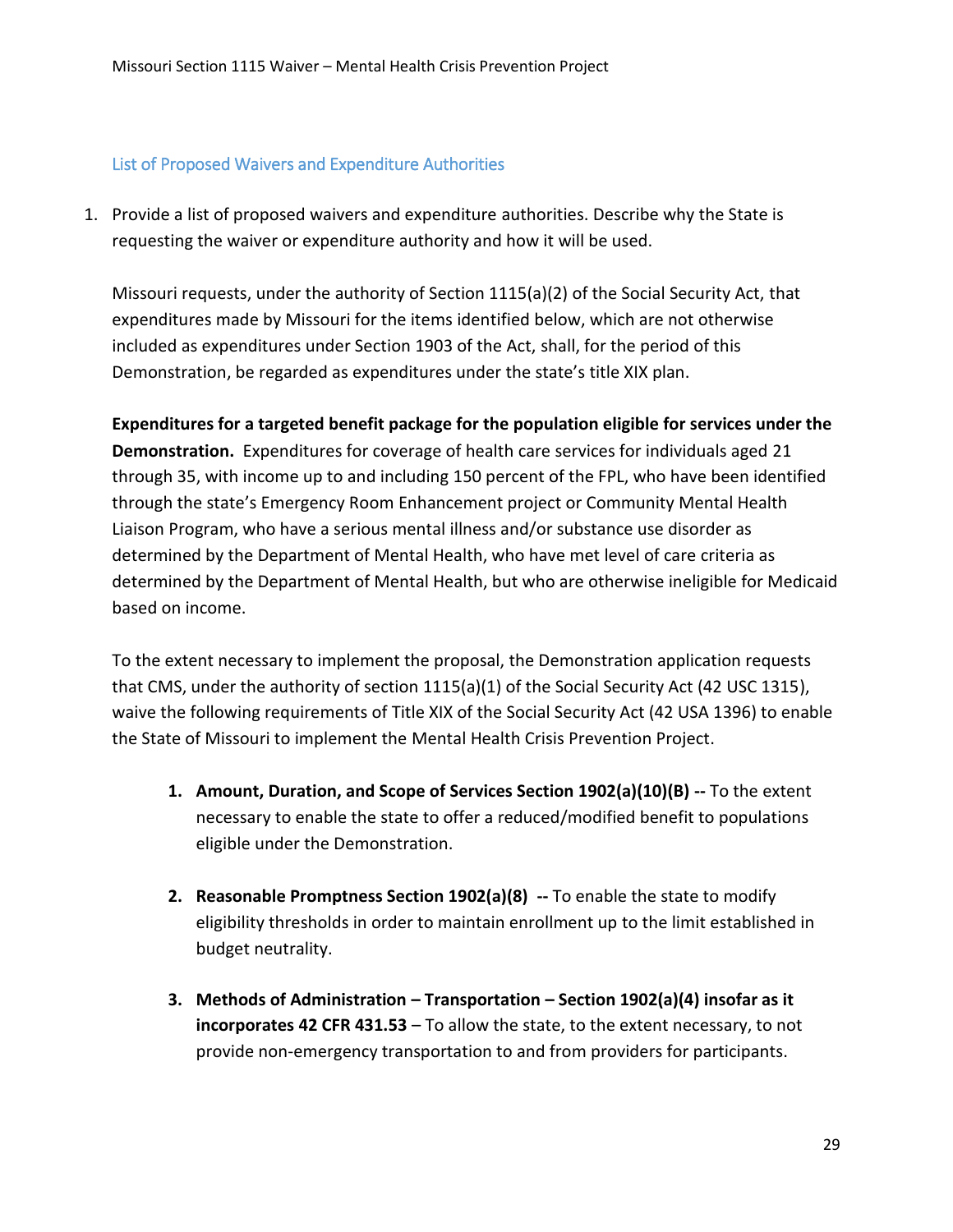**4. Comparability Section 1902(a)(17)** -- To the extent necessary to enable the state to vary income requirements and impose clinical eligibility criteria for individuals to which they otherwise would not be subject under the state plan.

## Public Comment and Stakeholder Input

1. Start and end dates of the state's public comment period.

On February 24, 2016, the Missouri Department of Social Services, MO HealthNet Division posted the waiver proposal. The public comment period ended on March 25, 2016. See Appendix IV and Appendix V for public notices.

In addition to the formal public comment period, the MO HealthNet Division, the Missouri Department of Mental Health and the Missouri Coalition for Community Behavioral Healthcare established a broad stakeholder engagement process to inform waiver development from the earliest stages of the process. Stakeholders included representatives from behavioral health providers across the state, advocacy organizations, and representatives from statewide advisory groups on mental health and substance use services. The table below summarizes the dates and key topic areas for each stakeholder meeting. Questions and written responses from the stakeholder meetings may be found in Appendix III.

| <b>Stakeholder Meeting Date</b> | <b>Key Topics</b>                                            |
|---------------------------------|--------------------------------------------------------------|
| August 27, 2015                 | Stakeholder Membership, Process and Tasks<br>$\bullet$       |
|                                 | Waiver Development Process and Timelines<br>$\bullet$        |
|                                 | <b>Public Comment Period and Public Hearings</b><br>٠        |
|                                 | Why Develop an 1115 Waiver for Young Adults<br>$\bullet$     |
|                                 | <b>CMS Concept Paper</b><br>$\bullet$                        |
|                                 | Proposed Eligibility and Benefits Discussion<br>٠            |
| September 23, 2015              | Final CMS Concept Paper Update and Next Steps<br>$\bullet$   |
|                                 | <b>Budget Neutrality Update</b><br>$\bullet$                 |
|                                 | <b>Public Hearing Update</b><br>$\bullet$                    |
|                                 | Review Comments and Questions from 8/27 meeting<br>$\bullet$ |
|                                 | Continue Eligibility and Benefits Discussion<br>٠            |
| December 3, 2015                | <b>Timeline Update</b><br>٠                                  |
|                                 | Benefits and Eligibility Update<br>$\bullet$                 |
|                                 | Update on Informal CMS Discussions<br>$\bullet$              |
|                                 | Review of Waiver Application                                 |

#### **Table 8: Stakeholder Meeting Dates and Topics**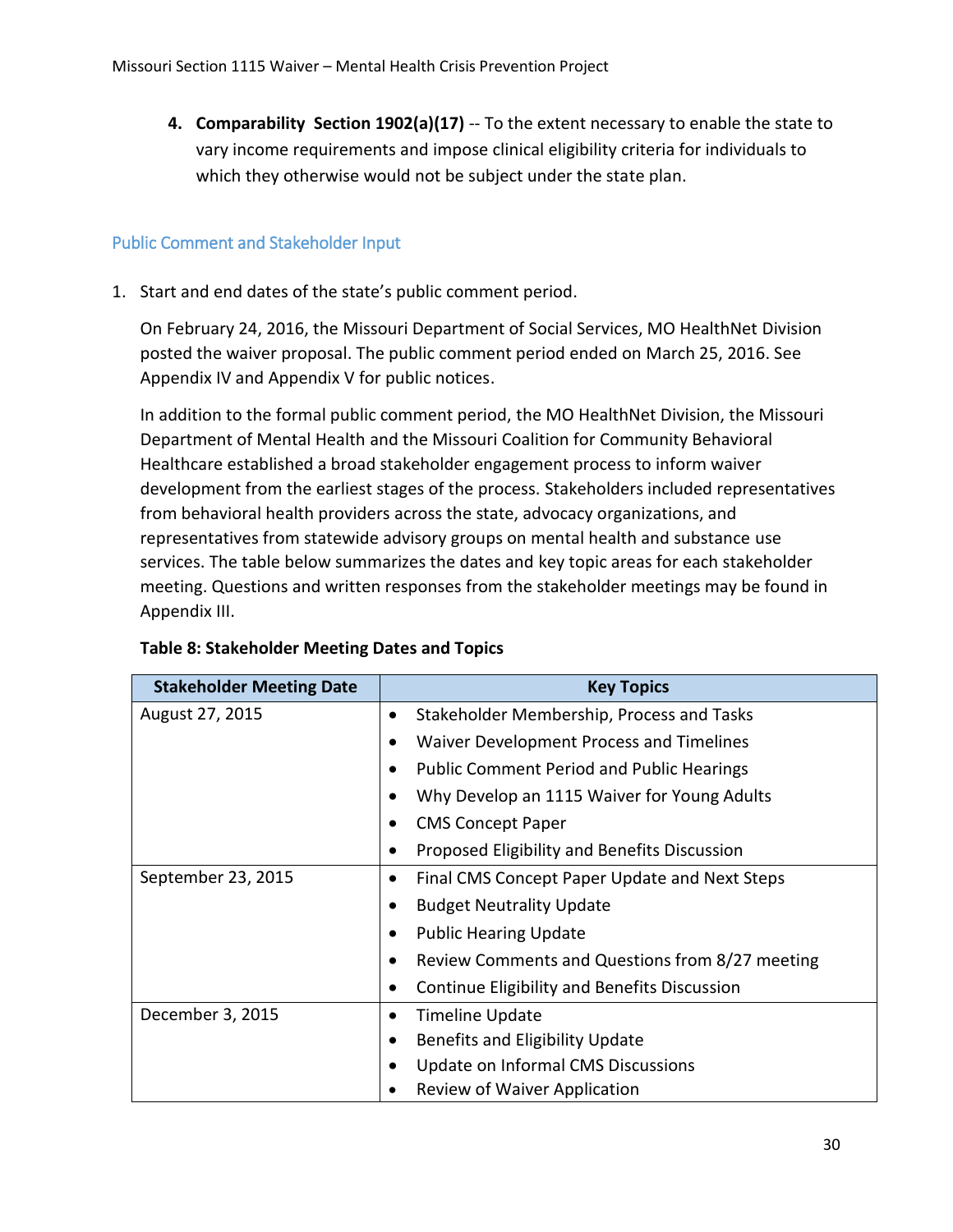| January 27, 2016 | Changes to waiver application  |
|------------------|--------------------------------|
|                  | <b>Public Hearing Schedule</b> |
|                  | <b>Review Services Catalog</b> |
|                  | <b>CIMOR System Changes</b>    |

2. Certification that the state provided public notice of the application, along with a link to the state's web site and notice in the state's Administrative Record or newspaper of widest circulation 30 days prior to submitting the application to CMS.

[to be added after public notice/comment period]

3. Certification that the state convened at least 2 public hearings, of which one hearing included teleconferencing and/or web capability, 20 days prior to submitting the application to CMS, including dates and a brief description of the hearings conducted.

[to be added after public notice/comment period]

4. Certification that the state used an electronic mailing list or similar mechanism to notify the public (If not an electronic mailing list, please describe the mechanism that was used).

[to be added after public notice/comment period]

# **1 2 3 4 5**

#### **Table 9: Stakeholder Communications**

5. Comments received by the state during the 30-day public period.

[to be added after public notice/comment period]

Please see Appendix X